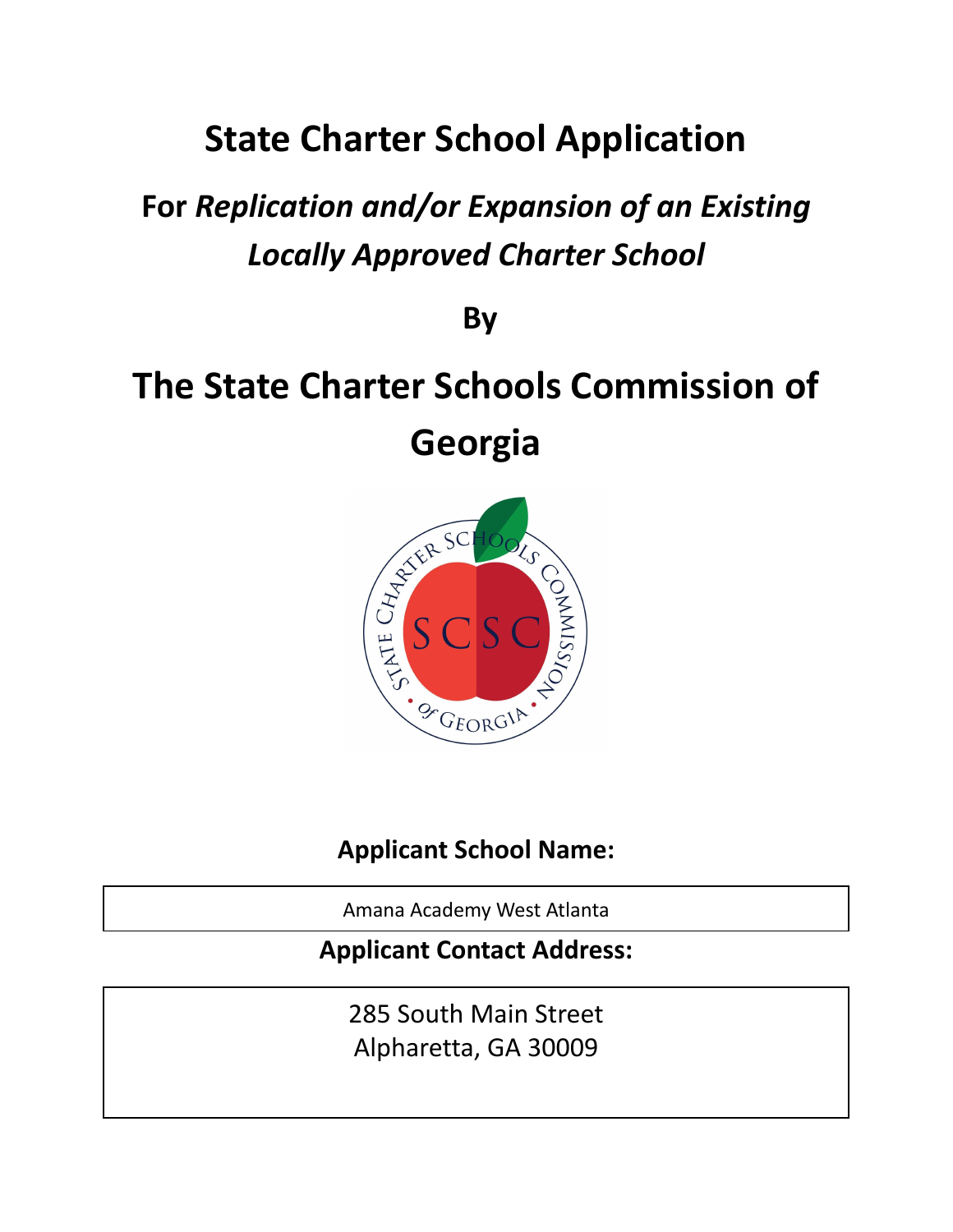# **STATE CHARTER SCHOOL PETITION COVER PAGE**

#### **Part I. Existing Charter School Information**

**Name of Existing Charter School: Amana Academy Name of the Georgia nonprofit corporation that holds the existing charter:**

**Amana Academy, Inc.** *p* 

**Check ONLY one:**

❑ The existing charter school has a state-wide attendance zone.

❑ The existing charter school has a state-wide attendance zone but offers only virtual instruction.

 $\checkmark$  The existing charter school has a defined attendance zone that is not state-wide.

**LEA in which the school is located:\_Fulton County \_\_\_\_\_\_\_\_\_\_\_\_\_\_\_\_\_\_\_\_\_\_\_\_\_\_\_\_\_\_\_\_\_\_\_\_\_\_\_\_\_**

**If not statewide, LEA(s) included in the existing attendance zone: \_\_\_\_Fulton County\_\_\_\_\_\_\_\_\_\_\_\_\_\_**

### **Part II. Proposed Charter School Information**

**Name of Proposed Charter School: \_\_Amana Academy West Atlanta\_\_\_\_\_\_\_\_\_\_\_\_\_\_\_\_\_\_\_\_\_\_\_\_\_\_\_**

**Name of the Georgia nonprofit corporation that will hold the charter if granted:**

**\_\_\_Amana Academy, Inc. \_\_\_\_\_\_\_\_\_\_\_\_\_\_\_\_\_\_\_\_\_\_\_\_\_\_\_\_\_\_\_\_\_\_\_\_\_\_\_\_\_\_\_\_\_\_\_\_\_\_\_\_\_\_\_\_\_\_\_\_**

**Check ONLY one:**

 $\checkmark$  The governing board of the proposed school will be identical to the governing board of the existing school.

❑ The governing board of the proposed school will have some members in common with the governing board of the existing school.

❑ The governing board of the proposed school will have no members in common with the governing board of the existing school.

#### **Check ONLY one:**

 $\checkmark$  The proposed charter school has a state-wide attendance zone.

❑ The proposed charter school has a state-wide attendance zone but offers only virtual instruction.

 $\Box$  The proposed charter school has a defined attendance zone that is not state-wide.

**LEA in which the School will be Located: \_\_\_\_Cobb County\_\_\_\_\_\_\_\_\_\_\_\_\_\_\_\_\_\_\_\_\_\_\_\_\_\_\_\_\_\_\_\_\_\_\_\_**

**LEA(s) that will be Included in the Proposed Attendance Zone: \_\_\_The school will have a statewide attendance zone. \_\_\_\_\_\_\_\_\_\_\_\_\_\_\_\_\_\_\_\_\_\_\_\_\_\_\_\_\_\_\_\_\_\_\_\_\_\_\_\_\_\_\_\_\_\_\_\_\_\_\_\_\_\_\_\_\_\_\_\_\_**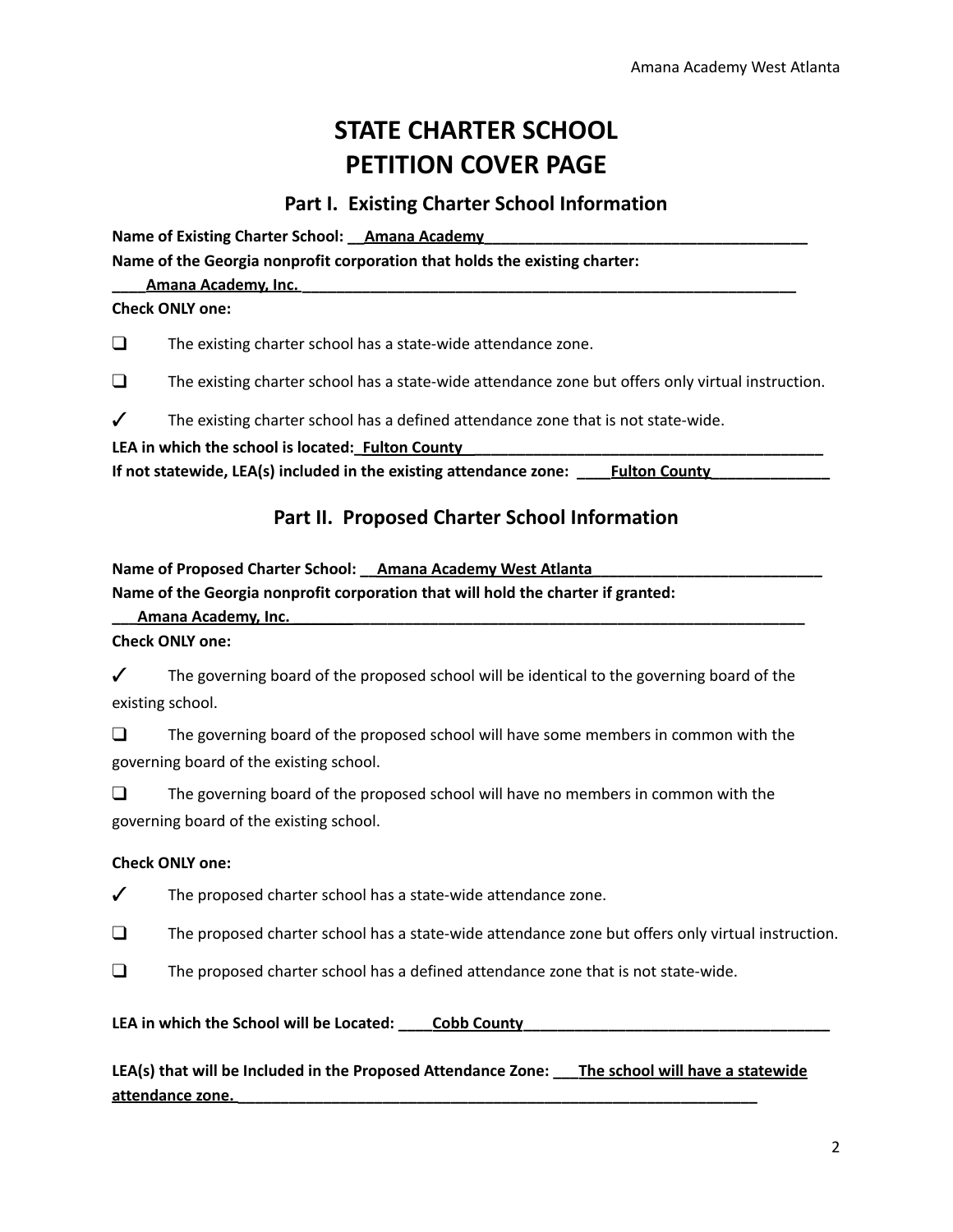**Prospective Address for School Location: \_\_5540 N Allen Rd SE, Mableton, GA 30126\_\_\_\_\_\_\_\_\_\_\_\_\_\_\_**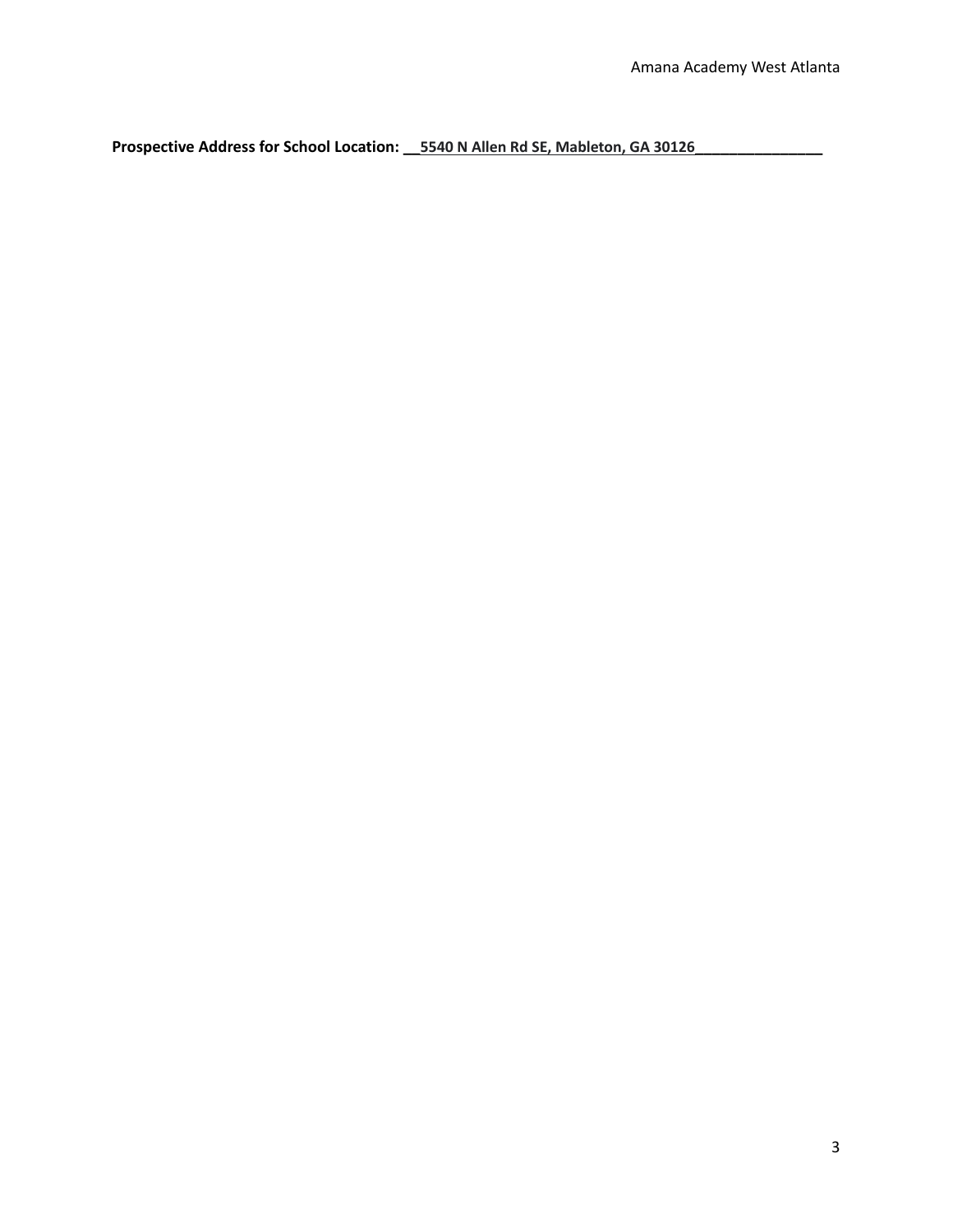#### **Part III. Petition Contact Information**

Applicants must designate one individual to serve as the contact for official communications. Please note that this information is often requested and provided pursuant to the Georgia Open Records Act. Petitioners should avoid listing personal numbers and email addresses whenever possible.

**Name**: Helené Brown **Title**: Principal **Physical Address:** \_\_\_285 South Main Street, Alpharetta GA 30009\_**Phone Number: \_\_678-624-0989 Fax Number: \_\_678-624-0892\_\_\_\_\_\_\_\_\_\_\_\_\_\_\_\_\_\_\_\_\_\_\_**

**Email Address: \_\_ hbrown@amanaacademy.org** 

#### **Part IV. Assurances and Signatures**

All assurances must be initialed in blue ink by the chairperson of the proposed charter school's governing board. The charter petitioner (or school leader) and chairperson must sign below the final assurance in blue ink to further indicate understanding and agreement to the requirements of governing a state charter school.

 $\checkmark$  1. This petition was submitted to appropriate the local board of education(s) as required by O.C.G.A. § 20-2-2084(c) on the following date: \_\_\_\_\_\_\_\_\_\_\_\_\_\_\_\_\_\_\_\_\_\_\_.

\_\_\_✓\_ 2. This petition was approved by the governing board of the proposed charter school on the following date:  $5/20/2021$ .

 $\bigcup$  3. If a charter is granted the proposed charter school programs, services, and activities will operate in accordance with the terms of the charter and all applicable federal, state, and local laws, rules, and regulations.

These assurances are agreed to by:

**Charter Petitioner or School Leader** 

 $5/24/2021$ 

Date

 $5/au/21$ Mon

**Governing Board Chairperson** 

Date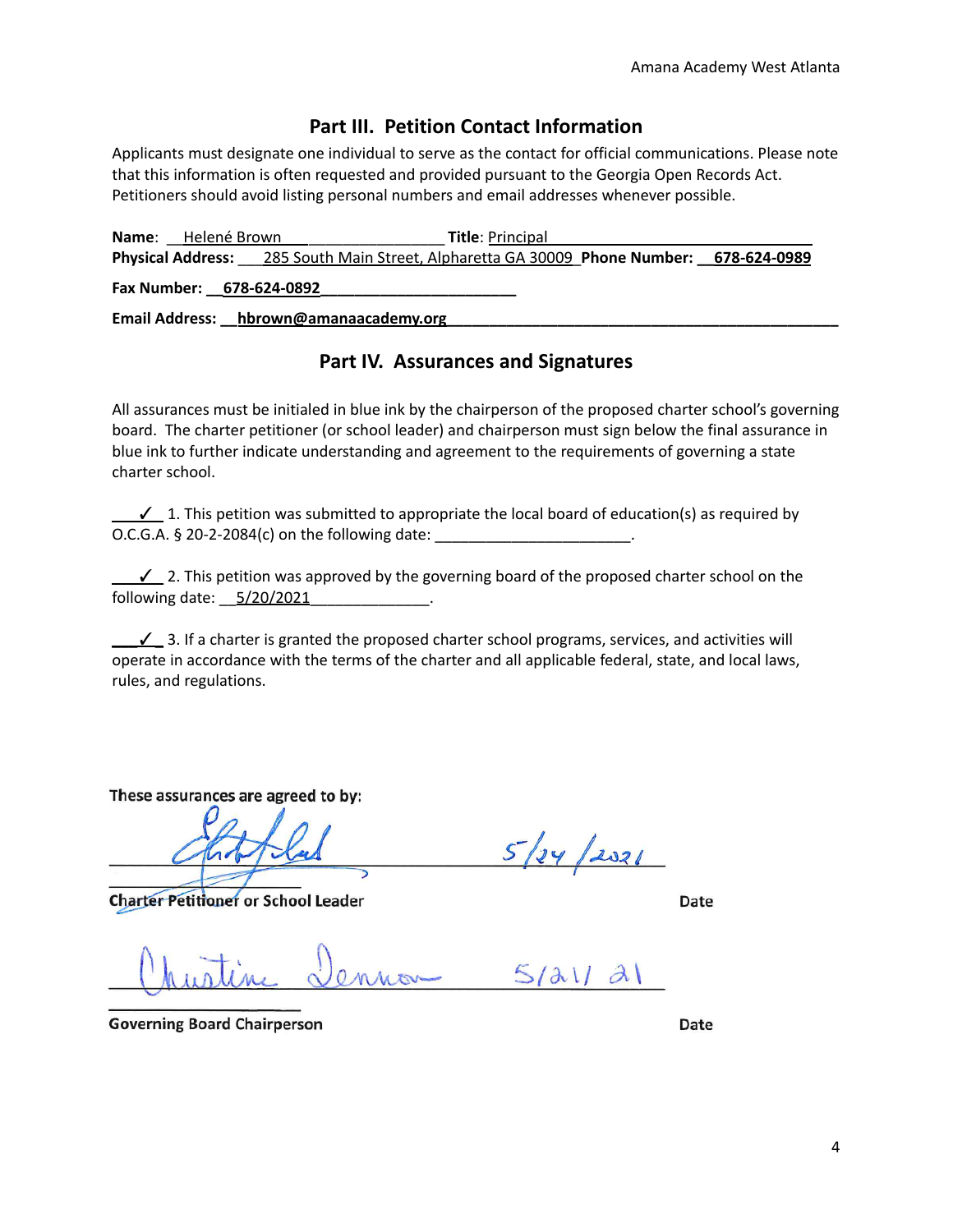# **STATE CHARTER SCHOOL EXECUTIVE SUMMARY**

Name of Proposed Charter School: \_Amana Academy West Atlanta

Proposed Opening Date: August, 2022 Proposed Charter Term: July 1, 2022 – June 30, 2027\_\_\_\_\_\_\_\_

This is an application for: Replication  $\Box$  Expansion

### **Student Enrollment**

Grade Range:  $K-8$  Will the School Enroll All Grades the First Year? (Yes/No): No

Expected Initial Enrollment: \_\_\_\_\_220\_\_\_\_\_\_\_\_\_\_\_\_\_\_\_\_\_\_ Proposed Full Enrollment: \_\_632\_\_\_\_\_\_\_

*For each year of the proposed charter term, indicate the number of students the charter school plans to serve.*

|                 | К  | $\mathbf{1}$ | $\overline{2}$ | 3  | $\overline{4}$ | 5  | 6  | 7  | 8 | 9   | 10  | 11  | 12  | Total |
|-----------------|----|--------------|----------------|----|----------------|----|----|----|---|-----|-----|-----|-----|-------|
| Yr1             | 60 | 60           | 60             | 40 |                |    |    |    |   | N/A | N/A | N/A | N/A | 220   |
| Yr <sub>2</sub> | 80 | 60           | 60             | 60 | 48             |    |    |    |   | N/A | N/A | N/A | N/A | 308   |
| Yr <sub>3</sub> | 80 | 80           | 60             | 72 | 48             |    |    |    |   | N/A | N/A | N/A | N/A | 400   |
| Yr 4            | 80 | 80           | 80             | 60 | 72             | 72 | 72 |    |   | N/A | N/A | N/A | N/A | 416   |
| Yr <sub>5</sub> | 80 | 80           | 80             | 80 | 72             | 72 | 96 | 72 |   | N/A | N/A | N/A | N/A | 632   |

*Research shows that charter schools are more academically, financially and organizationally stable if they grow by only one grade each year. If the charter school plans to grow more than one grade each year, please provide a brief rationale for this growth model in 350 words or less in the box below.*

Amana Academy plans to open its West Atlanta campus with grades K-3 for three reasons.

- 1. First, we recognize a need for high-quality seats in the proposed location and the lack of school options offering the acclaimed EL Education program. Our initial community response has been overwhelmingly positive.
- 2. We wish to establish a performance baseline with at least one tested grade (3rd). We intend to address the academic and social needs of students in the inaugural year, and we are keenly aware that adjustments to resources and programming are likely to happen that first year. Having said that, first-year data will inform a robust EL Education Work Plan going into subsequent years.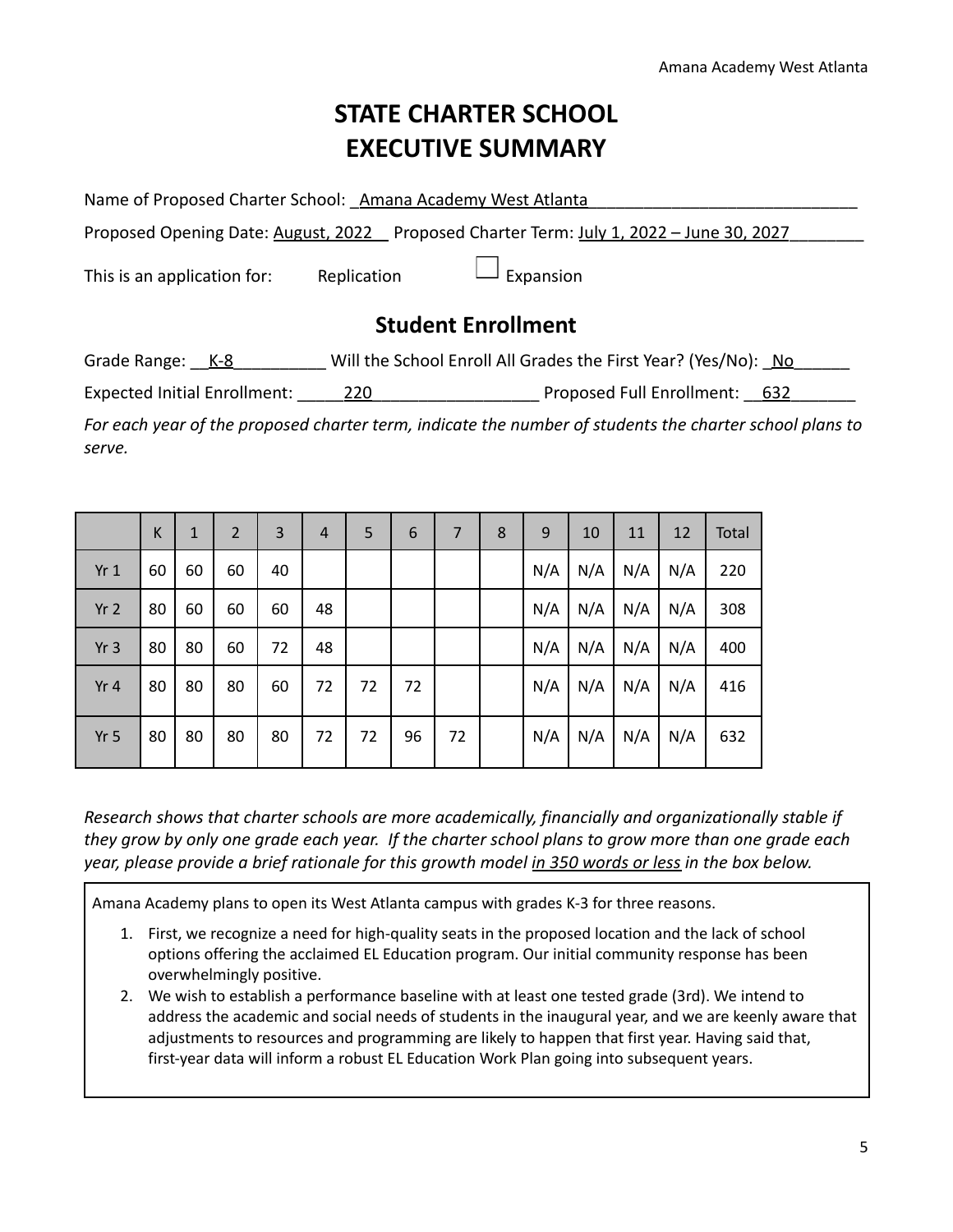3. Additionally, starting with 4 grades builds economies-of-scale for general operations and facility use. Thereafter, we plan to add one grade each year until we reach 8th grade.

#### \*Please note that the SCSC reserves the right to condition expansion and increased enrollment on the charter *school's ability to meet performance goals and compliance requirements.*

Amana Academy seeks a statewide attendance zone for a number of reasons, primarily because the proposed location is well situated to serve a large geographic area where there is a need for high-quality seats and lacks an EL Education offering. We are well positioned to serve this need, as our flagship school in Alpharetta has a reputation for serving a diverse student body in grades K-8 and is among the highest performing charters and Title-1 schools in Georgia according to 2019 CCRPI. Being recognized with an EL Education credential in 2018 and STEM School certification in 2016 (and again in 2020), and winning CSP dissemination awards, Amana has emerged as an innovative demonstration school with a platform that can serve families wanting a different approach to teaching and learning. In particular, we see a fit in West Atlanta, which is witnessing dynamic revitalization and population growth, spurred by Georgia Tech's comprehensive plan, the Atlanta Beltline, opportunity zones, and Housing Authority redevelopment projects. We expect half [or more] of our students to reside in the Atlanta Public Schools district, so we have sought input from dozens of residents at Atlanta Neighborhood Planning Unit meetings (G, H, I, and J) and other information & community meetings in Cobb County. Residents have expressed admiration for our program, especially with EL Education and focus on STEM education and global citizenship. The facilities we have identified are located within a Girl Scouts camp property on the western edge of I-285 and are well situated to serve students from multiple districts, including Cobb, APS, Fulton, Douglas, and beyond. Our community engagement plan is expanding to these communities. In fact, there is already demand in South Fulton for our program, as 8% of our current students commute to our flagship school in Alpharetta; and residents in West Cobb have continued interest. We do plan to offer transportation to the communities we serve. Drawing students that represent socioeconomic and multicultural diversity akin to Amana's current student body from a wide geographic area will ensure robust enrollment early in our charter term while population continues to increase in West Atlanta.

*To be completed only if seeking a statewide attendance zone: In fewer than 350 words, please provide a comprehensive justification and rationale for a statewide attendance zone. Indicators of the need for a statewide attendance zone include but are not limited to pre-enrollment of students from a large geographic area with multiple districts; multiple, widespread, documented marketing efforts, governing board representation from a large geographic area, a proposed facility well situated to serve a large geographic area or a comprehensive transportation plan.*

*Enrollment Priorities – if the proposed school will use any enrollment priorities as authorized by Georgia law, please rank them in order of application below.*

| Rank | <b>Priority</b>                                                |
|------|----------------------------------------------------------------|
|      | A sibling of a student enrolled in the start-up charter school |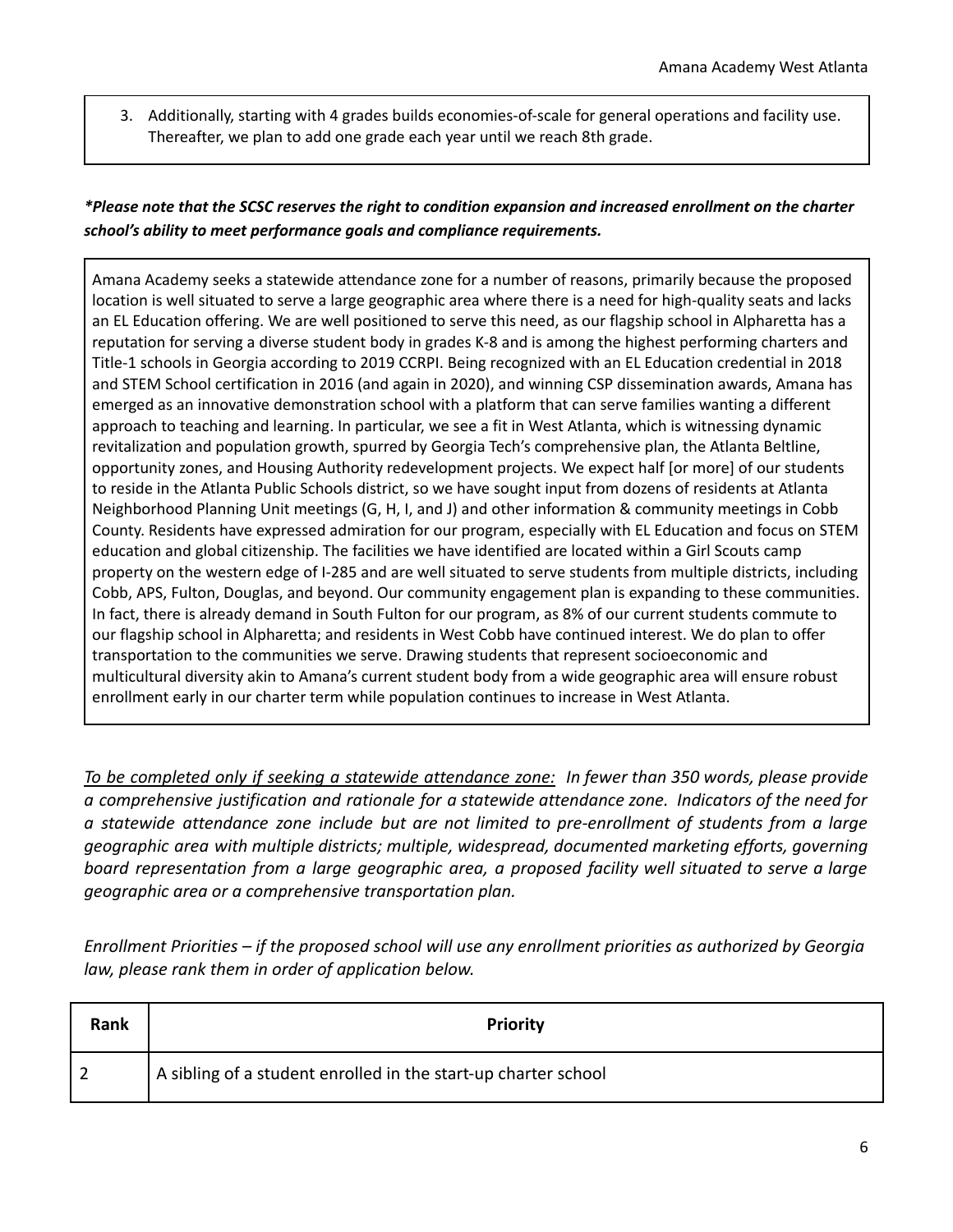| A sibling of a student enrolled in another local school designated in the charter                                                                                                                                                                                                                |
|--------------------------------------------------------------------------------------------------------------------------------------------------------------------------------------------------------------------------------------------------------------------------------------------------|
| A student whose parent or guardian is a member of the governing board of the charter school<br>or is a full-time teacher, professional, or other employee at the charter school                                                                                                                  |
| Student matriculating from a local school designated in the charter                                                                                                                                                                                                                              |
| Children who matriculate from a pre-kindergarten program which is associated with the<br>school, including, but not limited to, programs which share common facilities or campuses<br>with the school or programs which have established a partnership or cooperative efforts with<br>the school |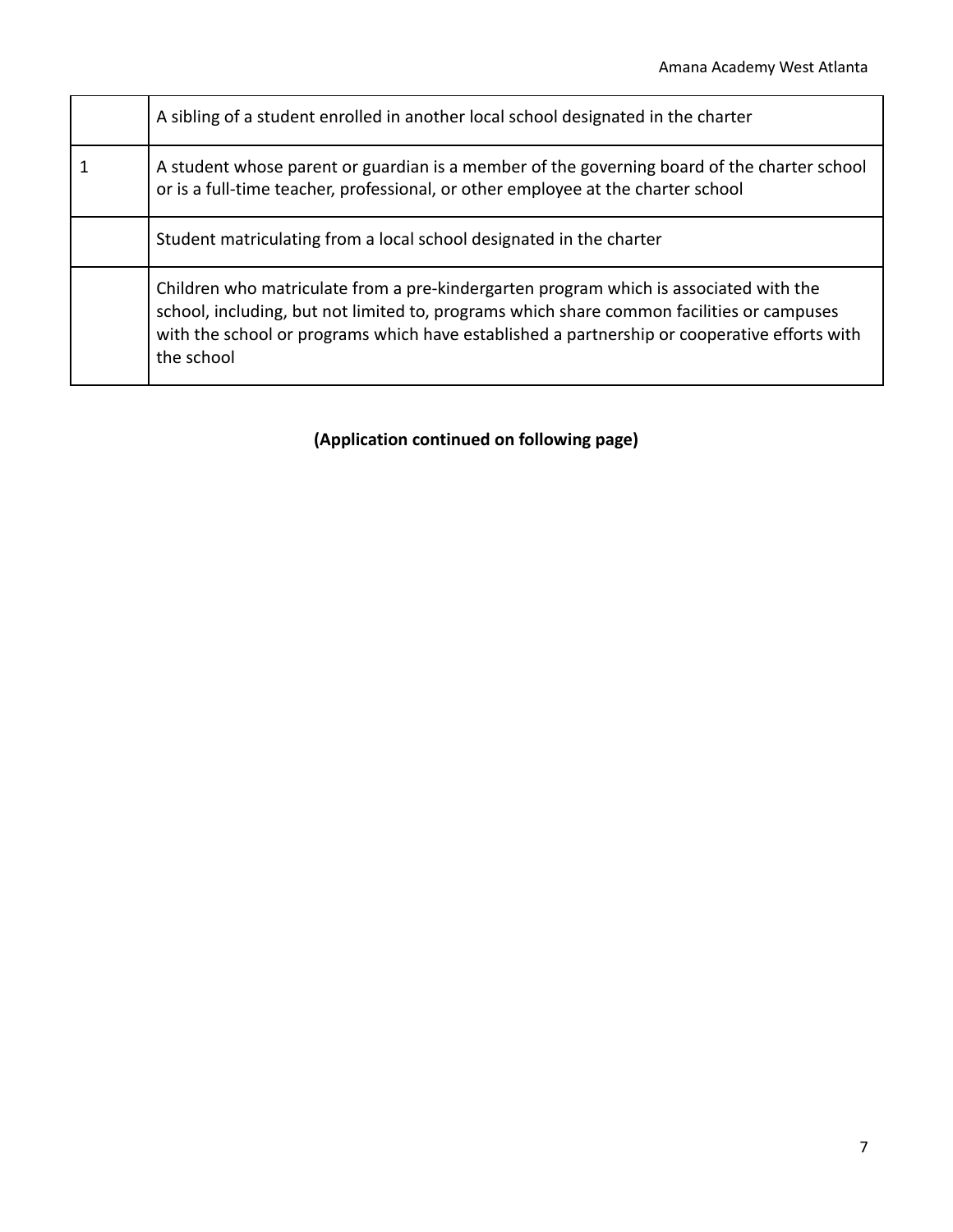## **Replication Requirements**

In the box below, use fewer than 350 words to describe how this school will meet the definition of a *replication or expansion as described* [here](https://scsc.georgia.gov/sites/scsc.georgia.gov/files/related_files/document/REPLICATION%20AND%20EXPANSION%20DOC.June2018.pdf)*. For schools pursuing replication, applicants should specify the differences, if any, between the existing school and the proposed replication. Applications which fail to meet the definition of either replication or expansion may be rejected for expedited review and required to pursue approval through a more traditional application review process. This determination will be at the sole discretion of the SCSC.*

Per the SCSC's definition of replication, the creation of our second charter school will utilize the instructional program and academic model of our flagship school authorized by Fulton County Schools in Alpharetta, in the same K-8 format. We will leverage EL Education's expanded definition of achievement that combines academic achievement, character, and high-quality work with themes that lift up scholarship, sustainability, STEM, and global citizenship. Our work has yielded impressive results, with Amana achieving the highest CCRPI score in 2018 among start-up charters in Georgia and highest among Fulton County Title-1 schools.

Families at our flagship school represent spectacular socioeconomic and multicultural diversity. Although there will be some demographic shifts, the communities in and around West Atlanta and West Cobb will continue to benefit from a culturally-diverse setting. These communities lack an EL Education option and are in need of high-quality seats per our analysis with Bellwether Education Partners. With an array of community amenities and rich history of the area, Amana is eager to create classrooms where learning prepares students to become 21st century changemakers!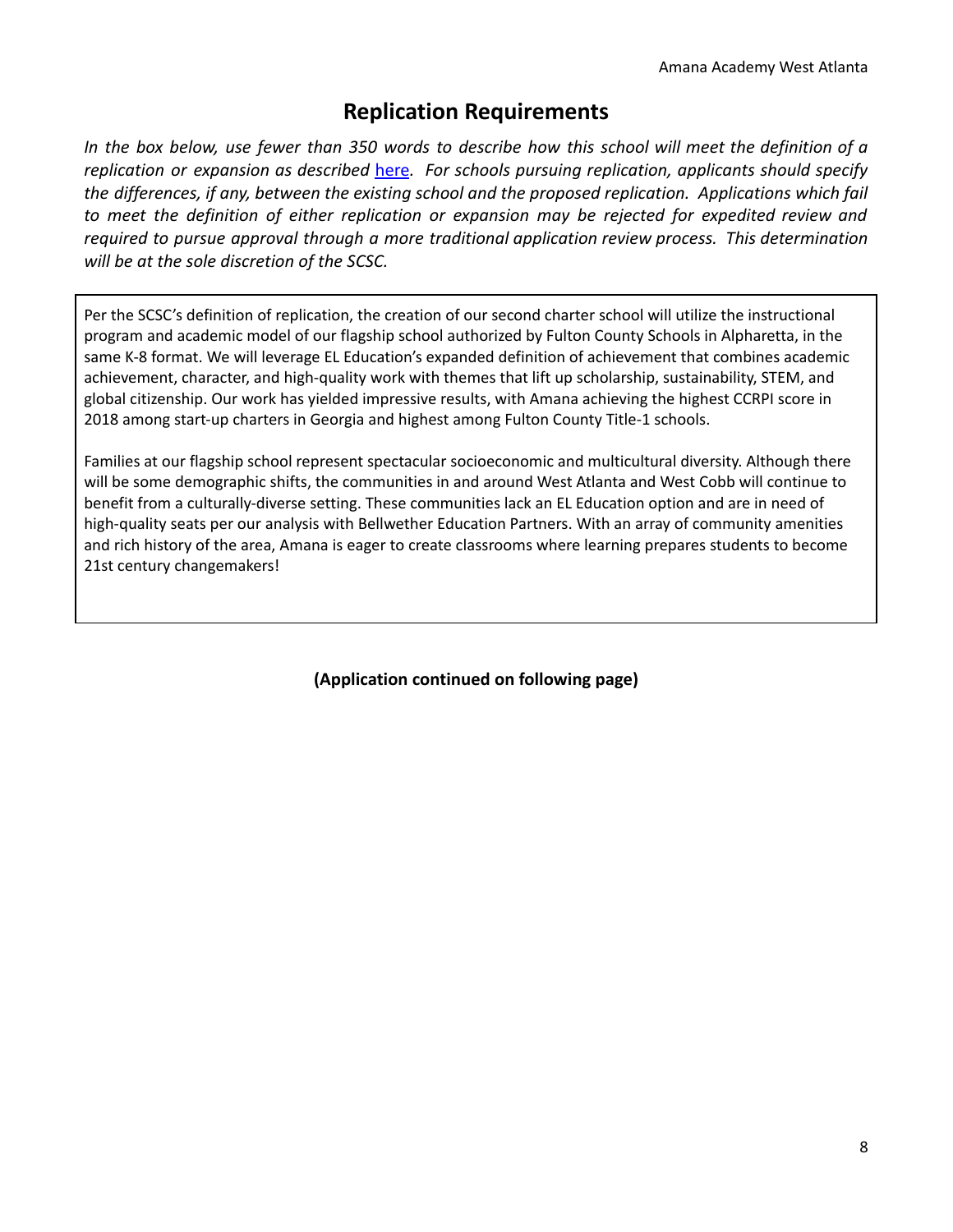## **Mission and Academic Program**

In the box below, use fewer than 350 words to state the proposed charter school's mission and describe *why this initiative is meaningful or important to your group.*

Amana Academy West Atlanta is a proposed replica of our flagship school, a locally approved Fulton County charter established in 2005 whose success as an "A-rated" and a Highest Rewards Title-1 School, and record of innovative practices has garnered encouragement for replication across metro-Atlanta, especially in areas needing high-quality seats. Being recognized with an EL Education credential in 2018 and STEM School certification in 2016 (and again in 2020), and winning CSP dissemination awards—most recently to collaborate with Chattahoochee Hills Charter (Fulton) and Hollis Innovation Academy (APS)—Amana has emerged as a lab school with a platform that can serve families wanting a different approach to teaching and learning. Our namesake and guiding principle is an Arabic term meaning fulfilling a trust and responsibility; it is with this stewardship ethic that we seek the opportunity to serve more students in their communities.

Amana's vision is when students, parents and educators are engaged in work that is challenging, adventurous and meaningful, learning and achievement flourish for all; and our daily mission is to prepare students for high academic achievement beyond what they think possible, so they become active contributors to building a better world.

*In the box below, use fewer than 350 words to describe the proposed charter school's academic program, specifically focusing on its innovation and need for flexibility and any special characteristics, such as a special population, a special curriculum, or some other feature or features which will enhance educational opportunities.*

As with our flagship school, we will utilize the EL [Education](https://eleducation.org/) model (formerly Expeditionary Learning). This multidisciplinary approach, which measures student achievement across three dimensions (Academic Achievement, Character and High-Quality Work) propelled us to become Georgia's first K-8 Certified STEM School. Amana Academy West Atlanta campus will extend the benefits of EL Education to an underserved area. Through semester-long learning expeditions, students integrate literacy, numeracy and critical thinking in all content areas to solve real-world problems that matter. According to EL Education, students who are in an EL school for three years gain an average of 10 months in Math achievement and 7 months in reading achievement versus their peers in their district public schools. Similarly, Amana students [outpaced](https://schoolgrades.georgia.gov/amana-academy) their peers at county and state levels (91% in elementary and 99% in middle).

Building on EL practices, Amana implements research-based programs that position students for greater success. To foster cultural competency, we offer K-8 Arabic world language instruction using the Georgia ESFL model. In middle school, French is a potential second offering (Arabic and French are official UN languages, and Arabic is endorsed by the National Security Education program). Research shows that learning a foreign language in elementary school supports reading and math skill acquisition. We will implement single-gender classroom instruction in middle grades (when schedules permit). This complements our STEM program, as single-gender instruction allows students to take risks regardless of subject-specific role stereotypes or negative peer pressure.

Possible waivers of state law and SBOE rules needed to implement Amana's academic program:

- ∙ Class Size O.C.G.A. Section 20-2-182(i) and SBE Rule 160-5-1-.08
- ∙ Certification Requirement of Hired Professionals O.C.G.A. Section 20-2-200, Professional Standards Commission Rule 505-2-.09 1(a)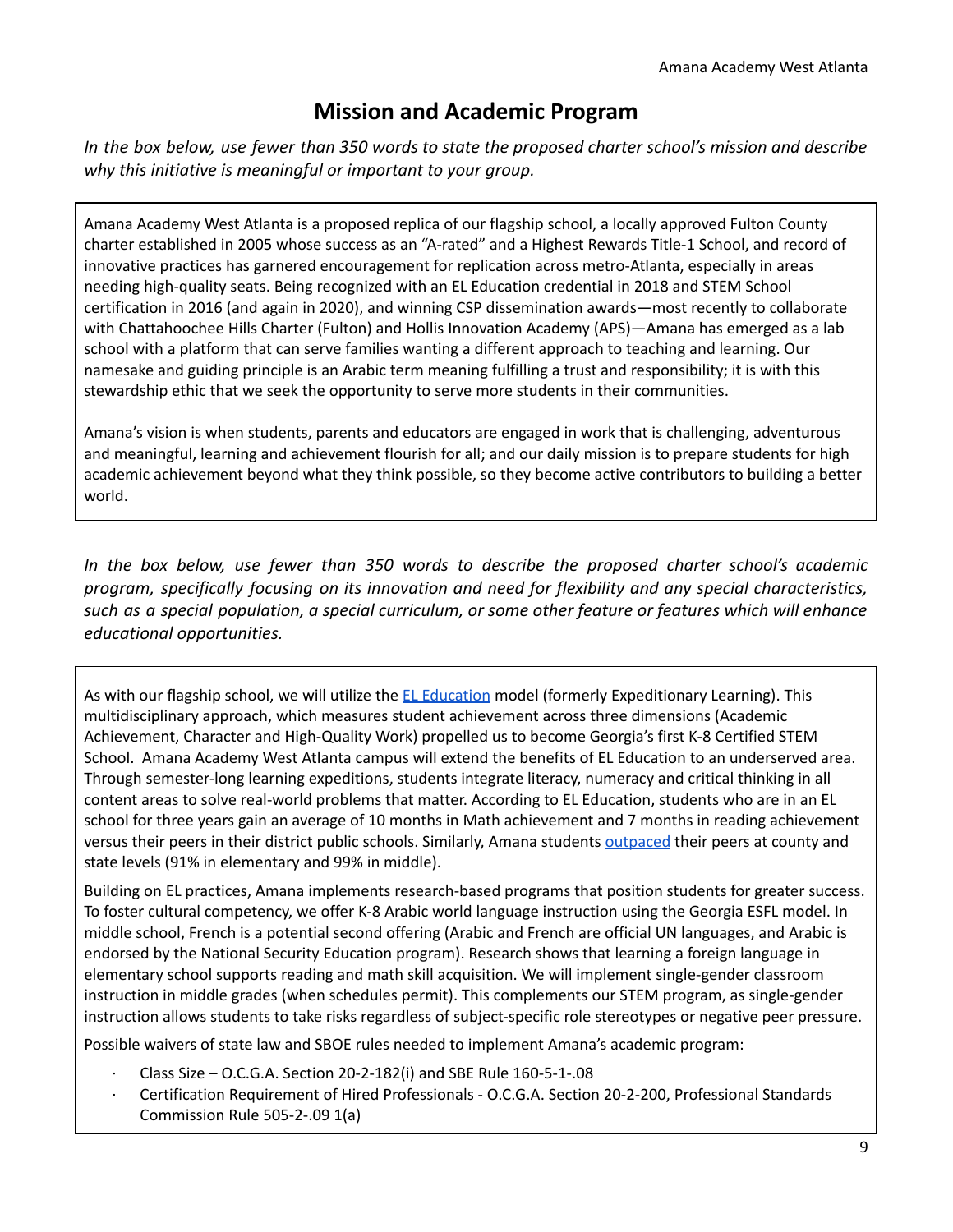- ∙ Appropriate Organizations to provide In-Service or Continuing Education O.C.G.A. 20-2-201(c)
- ∙ Duty Free Lunch Period O.C.G.A. Section 20-2-218
- ∙ State Board to prescribe textbooks: O.G.C.A. 20-2-1010 and Electronic Format of Textbooks: O.C.G.A. Section 20-2-1015 and SBE Rule 160-4-4-.10(k).
- ∙ Limited Public School Choice SBE Rule 160-5-4-.09

If this is a charter high school, use fewer than 350 words to describe how the charter high school will *determine that a student has satisfied the requirements for high school graduation, including the credits or units to be earned and the completion credentials to be awarded.*

N/A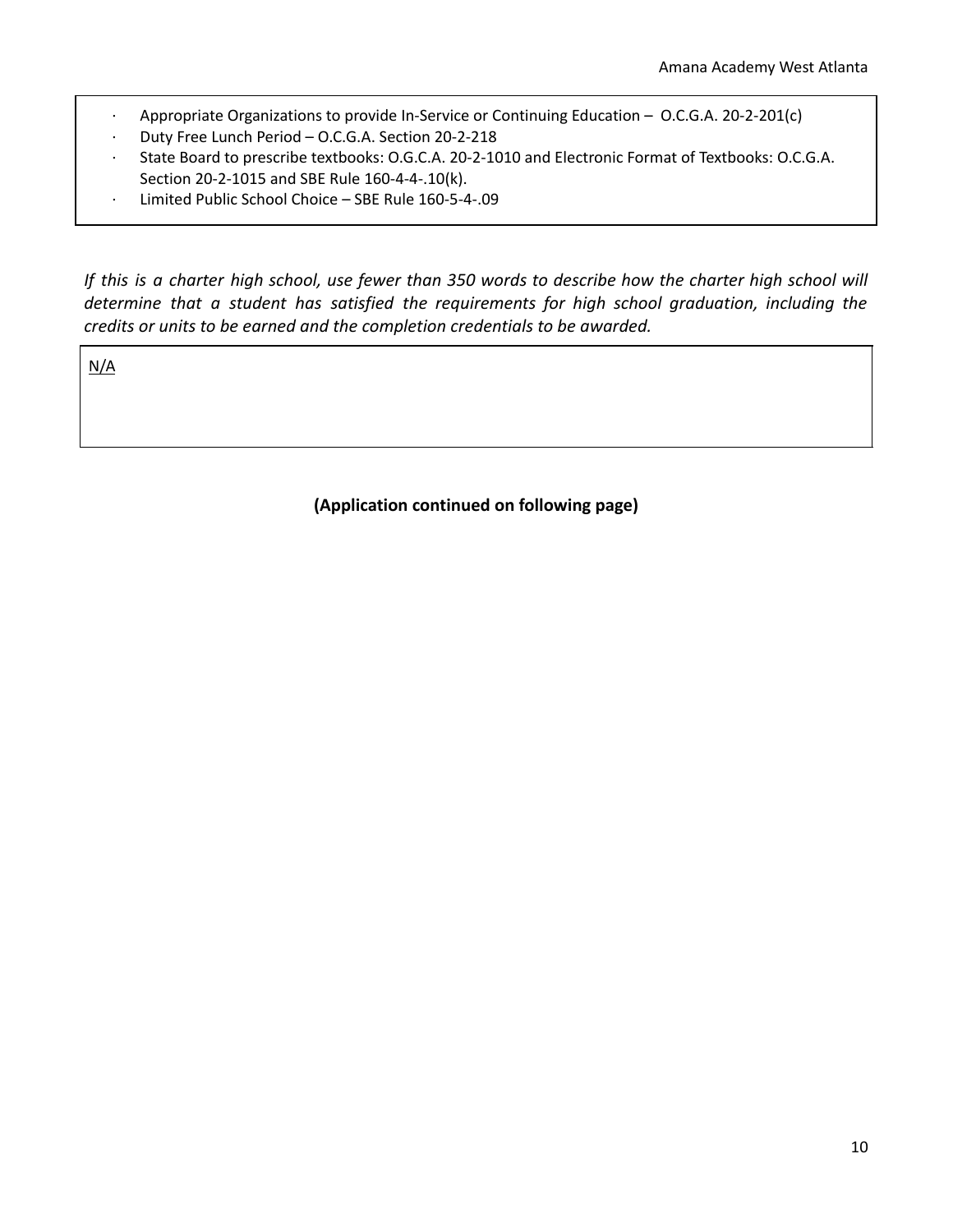## **Operations**

*In the box below, use fewer than 350 words to describe the proposed charter school's organizational structure, specifically focusing on its relationship with the existing charter school and its general partnership structure with an educational management organization (ESP), if any.*

Amana Academy, Inc. is a 501c3 non profit organization that currently operates our flagship school in Alpharetta, which is authorized through Fulton County Schools and the Georgia Department of Education. In anticipation of bringing online our second campus through the SCSC per this application, we have set up separate bank accounts for both schools, and we have designated a small number of key shared-resource roles as 'network office' employees. Each school is led by a Principal reporting to the Executive Director who in turn reports to our governance board of directors made up of parents and community leaders. Amana Academy does not partner with any ESP.

*Does the charter school have any agreements with other local schools or school systems for services that will be provided to the charter school, including for the charter school students' participation in extracurricular activities such as interscholastic sports and clubs, transportation services, and food services. Please note, a "yes" response will require you to submit a copy of any agreements.*

N/A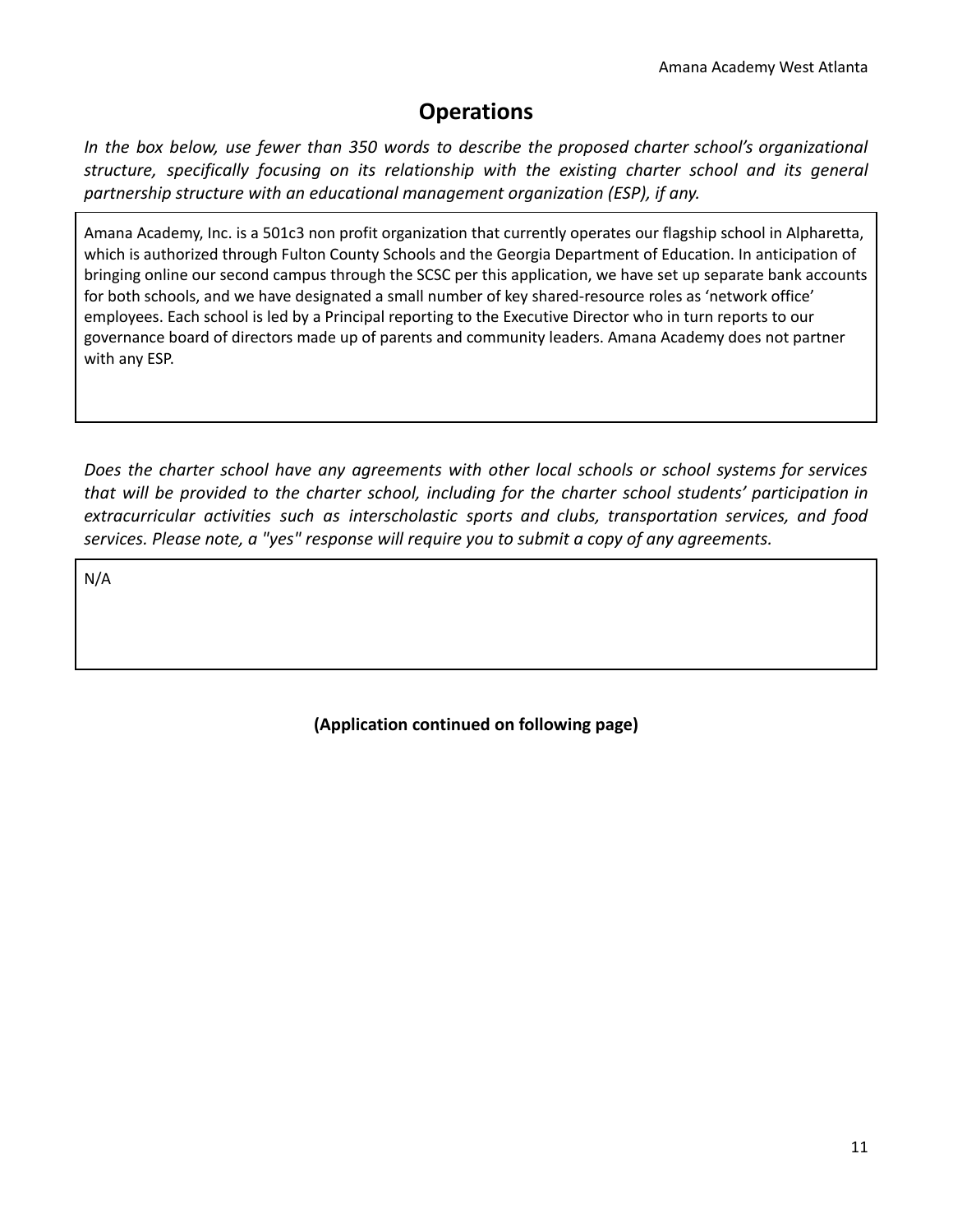In fewer than 350 words, describe the school facility that the charter school will use and its location as *well as contingency plans should the school's primary facility plans prove unsuccessful. State whether* the school facility and contingencies are new or existing. If the facility plans for the charter school have *not been finalized, the narrative should describe prospective facilities and the steps the charter school is taking to attain a permanent facility.*

Amana Academy is excited to partner with Girl Scouts of Greater Atlanta by using existing spaces and facilities at their Camp Timber Ridge site, located at 5540 N. Allen Rd. SE, Mableton, GA 30126 adjacent to the Girl Scouts headquarter building. Camp Timber Ridge sits on 240 acres of woodlands just 3 miles west of Atlanta city limits and features classroom buildings, STEM labs, a dining hall, outdoor amphitheater, trails, adventure course, and more. This setting will offer students a unique learning experience that allows for the full expression of the EL Education model that we implement at our flagship school in Alpharetta. Per Cobb County zoning ordinances, the camp's land use designation is 'residential use' and it is primarily active during summer months and on weekends, so Amana Academy's use of the facilities during the school year when the camp is dormant creates new synergies for programming and shared resources between Amana and Girl Scouts. During the first charter term, our plan is to utilize existing buildings and to replace an existing aging program center with a portable modular classroom building. We will initiate a capital campaign on day-1 for a more permanent building at an appropriate location within the camp that will accommodate our future growth beyond the first charter term.

As backups, we have identified two other possible facilities toptions. The first is in a light industrial / office park in Smyrna just 5 miles northeast of Camp Timber Ridge. While these facilities DO allow for school use per Cobb County zoning ordinances, we do anticipate we would need to go through some sort of zoning application process. The other option is with a current Amana Academy parent who owns a recycling center in the City of Atlanta's Carey Park neighborhood along the Donald Lee Hollowell corridor just 5 miles east of Timber Ridge, which features 12 acres zoned residential (allows for school use) that we could install modular buildings on.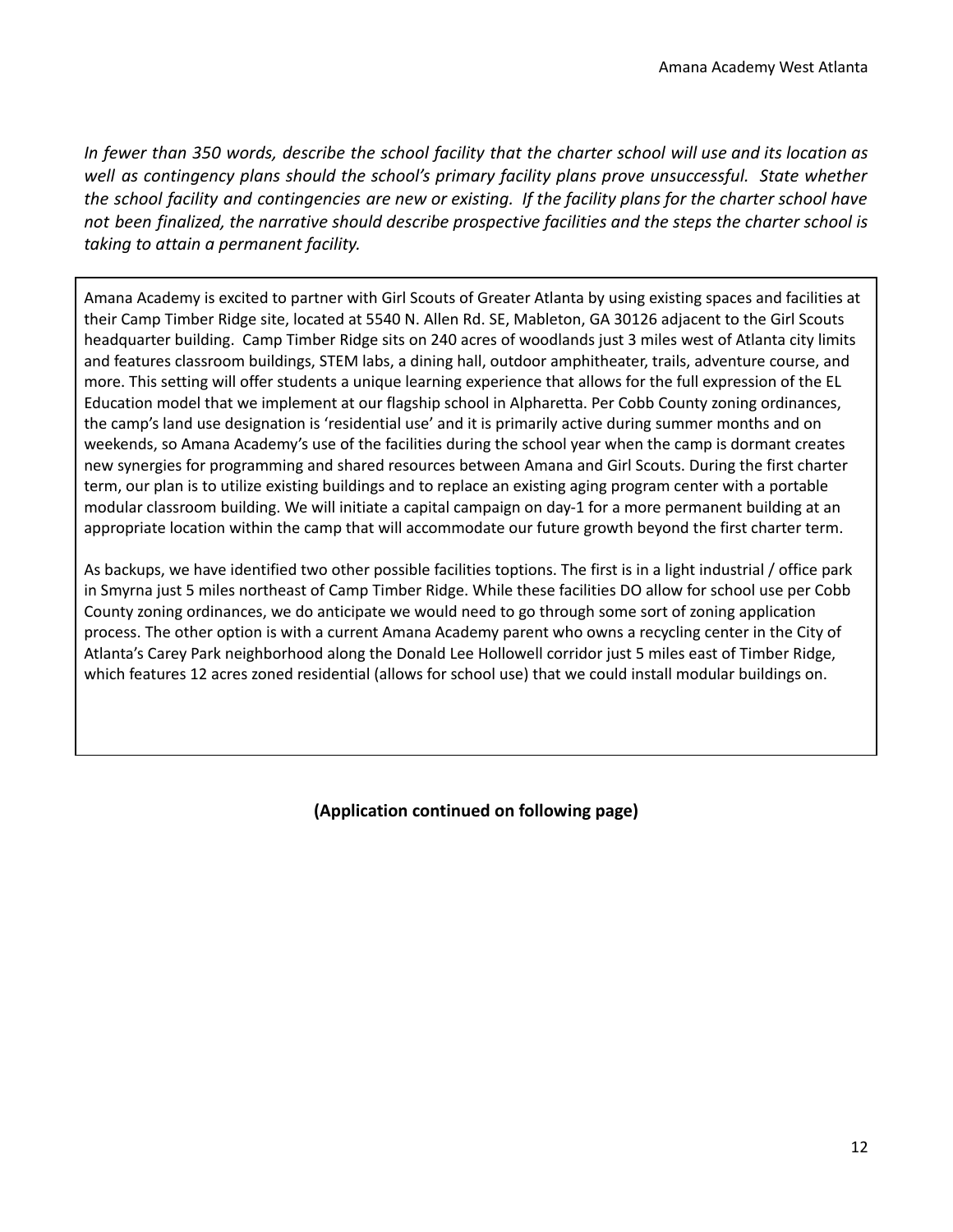## **Responsibilities of an LEA**

In fewer than 500 words, describe how the charter school intends to fulfill all responsibilities of acting *as its own LEA, including but not limited to data collection and reporting, management of federal funds and programs and serving special student populations (e.g., students with disabilities). Your description should also include detail regarding what school-level role or position will be tasked with the management of each specific component.*

In addition to the Principal and key school-based department heads who will identify, instruct, monitor, evaluate, and report, Amana will be hiring a Federal Program Compliance Manager and Special Education Coordinator at the network office level to handle LEA responsibilities. In terms of financial compliance, our current CFO is also ICSA's CFO and is very familiar with LEA responsibilities, including but not limited to completing the DEO46 form annually.

Amana is designed to support the social, emotional, and academic development of ALL our students. We are responsible for serving all Special Education students according to requirements of other LEAs, and in accordance with Section 504, IDEA, and other laws related to educating special needs students. The school will implement Response to Intervention and Student Support Teams (SST) in accordance with SBOE Rule 160-4-2-.32. We use universal screeners to determine if students are at risk and what supports are needed for the child (similarly, our Talented & Gifted Coordinator will evaluate students for placement). Amana will ensure that all students qualified for Special Education services will have a collaboratively developed IEP and be placed in their Least Restrictive Environment according to SBOE Rule 160-4-7-.07. Amana will comply with all applicable requirements of Part B of the Individuals with Disabilities Act (IDEA). Amana will continue implementing an English to Speakers of Other Languages (ESOL) program in accordance with SBOE Rule 160-4-5-.02 and all federal laws.

Amana plans to hire an experienced full-time Special Education Coordinator (IST) as a shared resource at the network office, who will also serve as a case manager for all of Amana's students with special needs at both schools. The Special Ed Coordinator will be present at all IEP meetings and will use Fulton County's compliance checklist to run such meetings. These meetings will be narrowly tailored to the individual needs of each student, and the Special Ed Coordinator will be knowledgeable and will provide all necessary accommodations required by law, even if such accommodations require Amana to contract with outside services.

Amana recognizes that as an LEA, we will have the same obligations as traditional LEA's. While the Special Education Coordinator will handle a day-to-day caseload, the Principals at each school will be responsible for overseeing Special Education teachers and successful management of this important role. They or a designee will be present at all IEP meetings alongside the Special Ed Coordinator, and will ensure that he/she is in compliance with all laws pertaining to special education, including, without limitation:

- **Child Find (20 U.S.C. §1401, 1412 and SBOE Rule 160-4-7-.02)**
- **English Language Learners** In accordance with O.C.G.A §20-2-156 and The Civil Rights Act of 1964, Amana will identify language minority students through home-survey or state-approved screening methods and provide English-language assistance and continued support until students meet the designated exit criteria.
- **Individualized Education Program (20 U.S.C § 1412 and SBOE Rule 160-4-7-.06)**
- **McKinney-Vento Homeless Assistance (42 U.S.C. §11431 et. seq.)**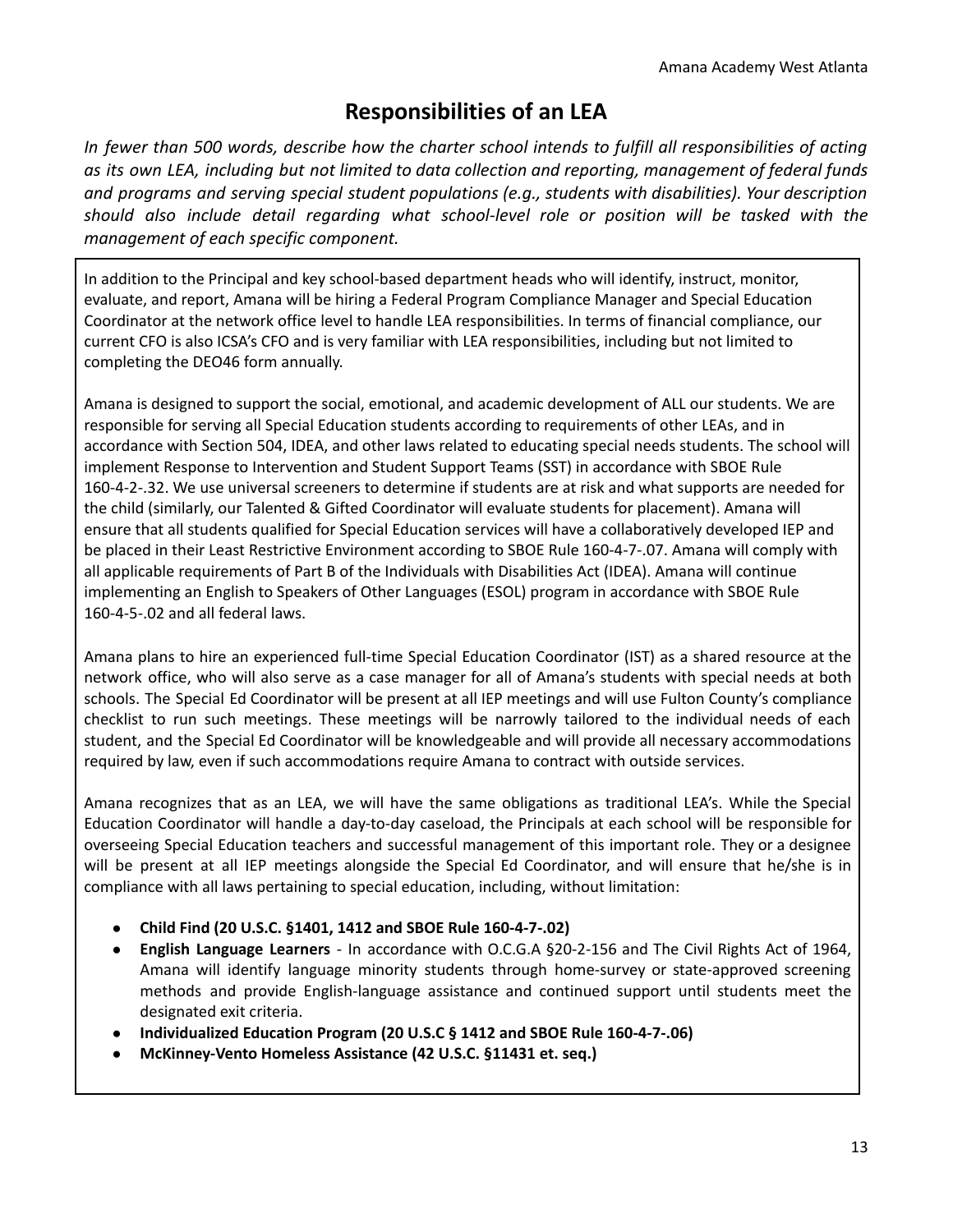*{NEW QUESTION] Appropriate segregation of duties is often a problem when starting a charter school* due to limited personnel. In fewer than 350 words, describe the steps that the charter school will take to *ensure the appropriate segregation of duties to establish proper internal controls.*

Given Amana Academy, Inc. is an established charter school with a robust accounting team, we will utilize the network office and its resources to assist with Amana West Atlanta's proper segregation of duties around cash, accounts payable, and financial reporting.

For cash collections, cash is collected by our front desk clerk during the school year where an internal deposit form is prepared daily. The cash is placed into a lockbox located at the front desk until the Business Office Administrator (Bookkeeper) obtains the cash and internal deposit form. Next, the Bookkeeper will count the cash to confirm the internal deposit slip matches the totals. From there, the Bookkeeper will prepare a deposit slip for cash collected and/or scan checks into a bank scanner daily/or as received. A deposit entry is created by the Bookkeeper into the financial system. Monthly, the Senior Accountant reviews the cash transactions and reconciles all bank accounts. Monthly, the CFO reviews the deposits, the reconciliations, and prepares monthly financials for the Board.

For accounts payable, Amana Academy utilizes a workflow accounts payable system called Bill.com. The school does not retain or use on-site physical checks. All payables (except for payroll and our mortgage payable) must run through the workflow system to confirm only the designated staff can enter, approve, and pay invoices. The Bookkeeper enters all invoices into our accounts payable system, this includes any approvals needed to confirm the validity of an invoice. The Senior Account reviews the supporting documentation, confirms the proper coding, and approves the invoices which are work flowed to the CFO. The CFO reviews the supporting documentation to confirm proper approvals were obtained, confirms coding, and submits for payment. The Bookkeeper does not have the ability to approve invoices. The Senior Accountant does not have the ability to process payments. Only the CFO and the Board Treasurer (as backup) can process payments within the Bill.com system.

#### **Governance**

Describe the governing board's function, duties and role in each of the following areas: a. Leadership, b. *Goals, c. Budget, d. Policies, e. Legal Compliance, f. Oversight of School Administration, g. Fundraising.*

The Governing Board shall have complete responsibility for managing the school subject to the management and control of the authorizing agency (local board of education or State Charter School Commission) as provided in the Charter and in a manner consistent with the mission and vision of the organization. Being a member of the Amana Governing Board means a personal belief in the principles on which Amana is founded and therefore all decisions and actions by Board Members must embody the principles of honesty, trust, and integrity as portrayed in the Charter. It is the Governing Board's responsibility to ensure that Amana Academy is a viable, financially solvent, and professionally staffed institution. In fulfilling its duties and responsibilities towards the Amana Community, the Board must give careful attention to the principles of sound delegation. This includes clear communications of expectations, assignment of clear ownership of expectations, and efficient monitoring of whether expectations are being met. Board Member fundamental responsibilities include understanding and operating under the organization's bylaws. Their legal responsibilities include: Duty of Care – staying informed and asking questions; Duty of Loyalty – showing undivided allegiance to the organization's welfare; and Duty of Obedience – staying faithful to the organization's mission. With these principles in mind, the Governing Board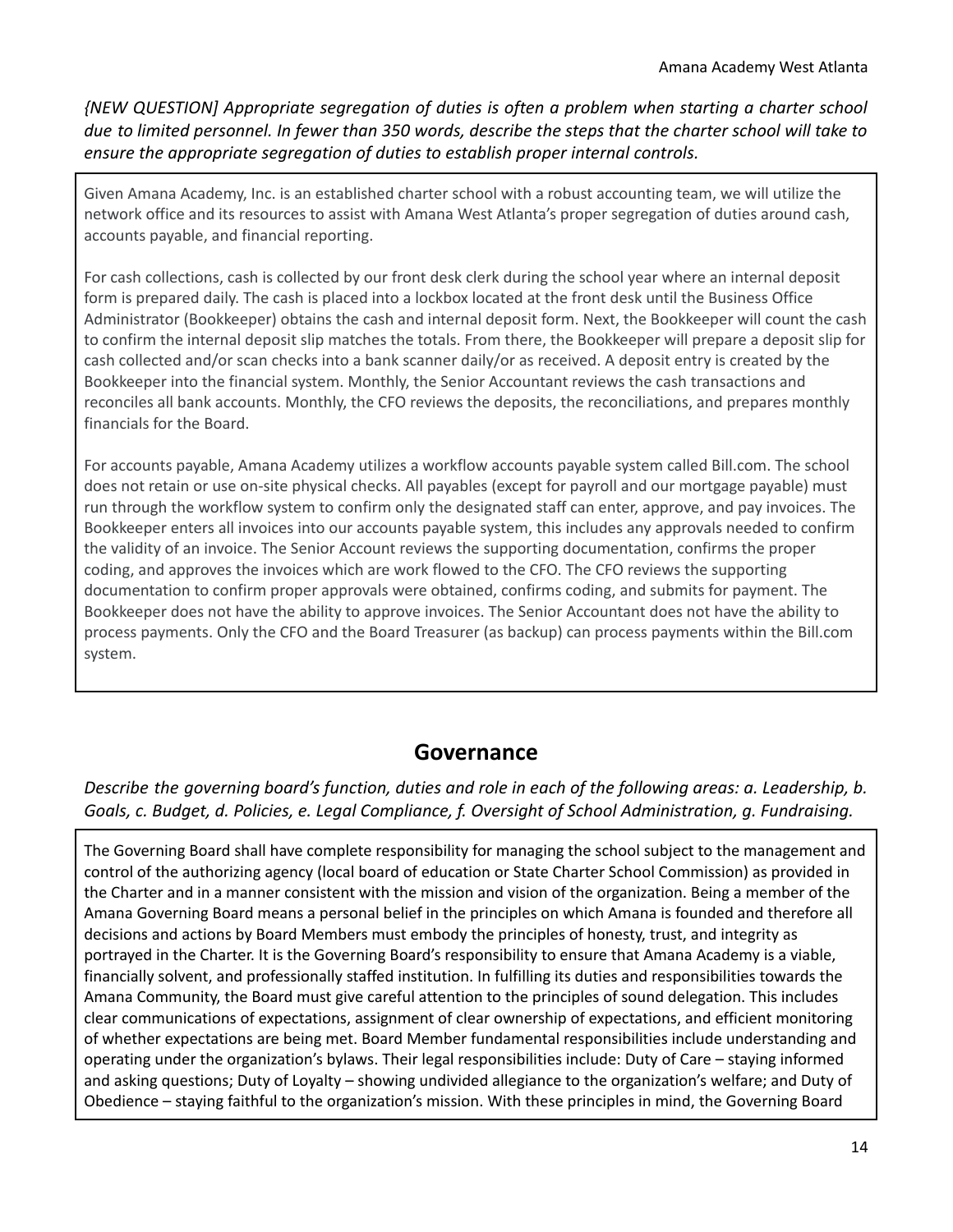has the following primary responsibilities to be carried out in accordance with the Amana Academy Charter and Bylaws:

Amana's Vision and Mission: The Governing Board's most critical role is to create the school's vision and mission statement and to review them periodically for accuracy and validity. Each individual board member should fully understand and support the school's mission and purpose.

Policy Board: The Governing Board will be a "Policy Board". It will delegate total responsibility for implementation to the leadership team and establish direction through policy. In addition to delegation, the Board must be able to recognize the need to adopt or develop new policy and shall engage the appropriate elements of the Amana Community and proactively seek community input on proposed policy prior to final adoption.

Select and Support the Executive Director: The Board shall undertake a careful search process to find the most qualified individual for the position. The Amana Governing Board will ensure that the Executive Director has the moral and professional support he or she needs to further the goals of the school. The Board shall periodically evaluate the progress and effectiveness of the Executive Director's implementation of the school's goals and his/her fulfillment of the Board's expectations.

Strategic Planning and Organizational Planning Oversight: As stewards of the school, the Board shall develop and maintain the Strategic Plan for the school. Additionally, the Board will participate in annual planning to determine which programs are the most consistent with the school's mission and to monitor their effectiveness. It will delegate total responsibility for implementation to the leadership team and establish direction and oversight through policy.

Ensure Adequate Resources: One of the board's foremost responsibilities is to provide adequate resources for the organization to fulfill its mission. The board will work in partnership with the Executive Director to raise funds from the community through the following: 1.) Long-term financial planning and fundraising, 2.) Development of long-term plans to develop and maintain professional staff, 3.) Optimization of viable opportunities, and 4.) Development of long-term plans to explore successful, mutually beneficial partnerships.

Manage Resources Effectively: The Board must manage resources in a manner consistent with a cohesive long-term strategy that ensures Amana Academy will meet its long-term goals and accomplish its mission. The board, in order to remain accountable to its donors, the public, and to safeguard its tax-exempt status, will approve the annual budget and ensure that proper financial controls are in place. The Board is responsible for executing all employment contracts, yet may delegate this responsibility to the Executive Director except in the case of Administration and Executive positions. The Board is also responsible for other substantial financial commitments, yet may delegate this responsibility to the Executive Director or Chief Financial Officer as defined by policies and procedures.

Enhance Amana's Public Standing: The most relevant responsibility of the Governing Board is its representation of the Amana community. The Board is to act as Ambassador of Amana in a manner consistent with its vision, mission, and guiding principles. In association with this responsibility, the Governing Board must also pursue, develop, and maintain positive relationships with partners, community leaders, the public at large, and the media. The Amana Board will oversee the development of a comprehensive public relations strategy that clearly articulates Amana's mission, accomplishments, and goals.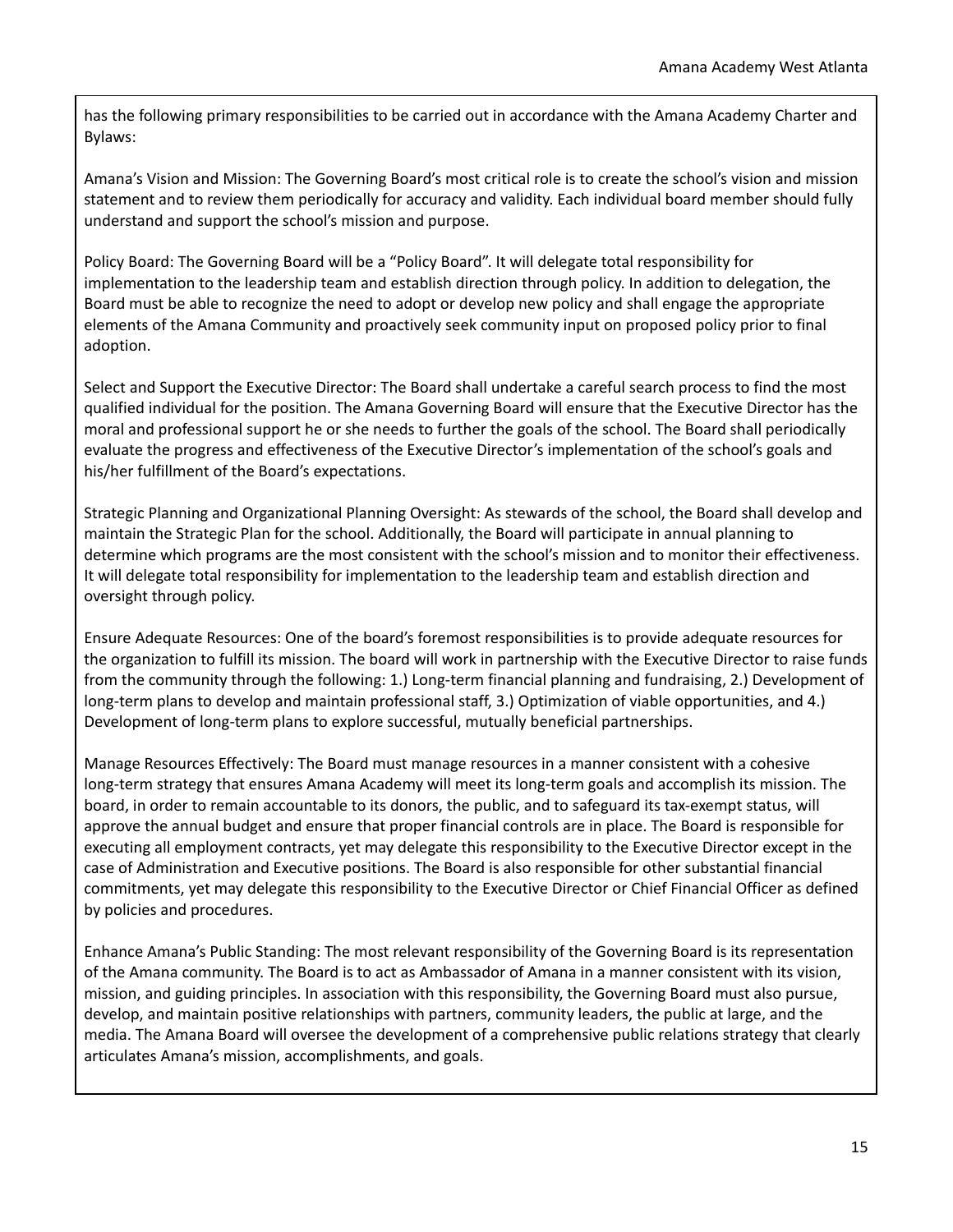Ensure Legal and Ethical Integrity: The board is ultimately responsible for ensuring adherence to legal standards and ethical norms. The board will establish pertinent policies, and adhere to provisions of the school's bylaws and articles of incorporation. The Board will evaluate the accomplishments of the school's strategic goals and fulfillment of its mission.

Ensure an Effective Succession Planning Approach: That includes Board Officers and Committee Chairs, and the Executive Director. For Board Member succession planning, the Governance Committee Chair and Board Chair shall continually assess the skill-sets required and develop plans for recruitment and role assignment of individual Board Members. The process shall be articulated in the election process. And, the Board shall create a long-term development strategy for the charter school team. The most important role being to ask smart questions that help the Executive Director to articulate what the organization is doing to grow future generations of leadership.

Amana Academy's Commitment to the Board

- Board members will be sent, without request, monthly financial reports.
- Members can call on the school leadership team to discuss programs and policies, goals and objectives.
- Other board members and staff will respond in a straightforward and thorough fashion to any questions that they feel necessary to carry out their fiscal, legal, and moral responsibilities to the organization.
- Amana Academy will provide insurance coverage for liability, error and omission.

*Identify each governing board member and describe the composition of the governing board. Describe how the governing board will ensure effective organizational planning and financial stability. If the board plans to utilize a subcommittee structure, briefly describe this structure and identify possible subcommittees.*

The Amana Academy Governance Board bears the full responsibility to deliver the educational experience to its community as expressed in its Vision and Mission. The Amana Board will govern both the locally authorized flagship school in Fulton County and the future State Charter Commission authorized school. While Amana Academy bylaws allow for 15 members, the current governance board has 10 members who represent a broad range of skills and diverse backgrounds living in various parts of metro-Atlanta.

Christina Lennon - Board Chair Kaamilah Chester - Board Treasurer and Finance Committee Chair Dr. Keona Lewis - Board Secretary and representative on Be the Light equity task force Chad Cunningham - Governance Committee Chair Dr. Doannie Tran - Academic Excellence Committee Chair Jack Murphy - Advancement Committee Chair Ali Elnajjar - Deputy Treasurer and member of Finance Committee Misty Fernandez - member of Advancement Committee Errol Williams - leads marketing task force Robert Berris - leads strategic planning task force

Standing and special committees of the Governing Board of the organization may be authorized by the Governing Board of the school. The chairpersons and members of all committees shall be assigned by the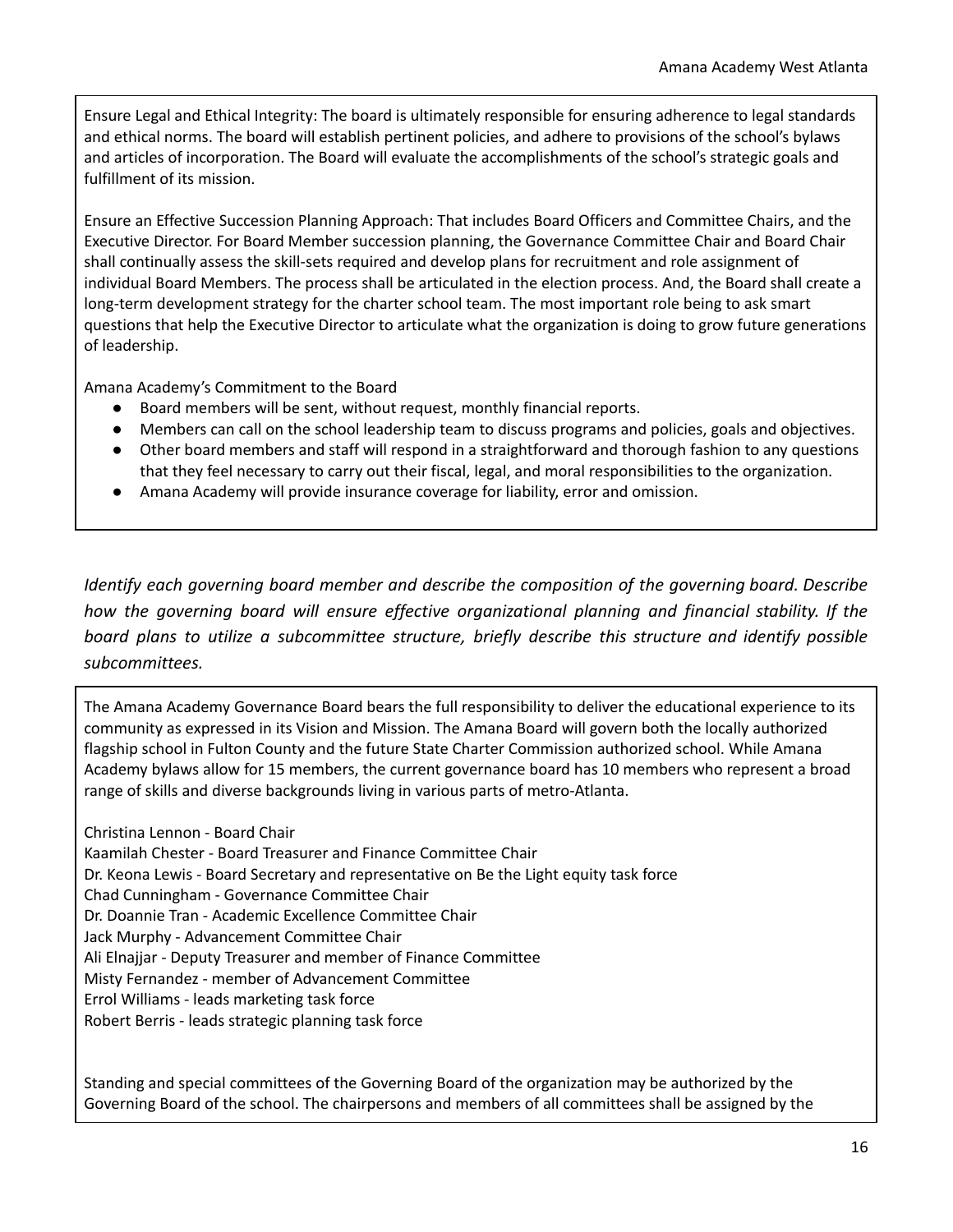chairperson. Members of such committees shall be assigned by the Committee chair. The current standing committees include: the Finance Committee, Educational Excellence Committee, Governance Committee, and the Advancement Committee. As of petition writing, ad hoc committees include the marketing task force, the strategic planning task force, and the Be the Light Task Force for Equity, Diversity, and Social Justice.

Other governance structures include the following:

- There will be a minimum of 5 and a maximum of 15 members on the Amana Board.
- Board members will be elected to serve 3-year terms. However, if mutually agreeable to the chairman and approved by the Board, members can opt to serve additional time on the board.
- Board members are expected to serve at least on one committee.
- Board members with experience [either at Amana another organization] on committees may chair them.
- Committee chairs and members will identify and mentor new board members for chairing committees during the following year.
- The Governing Board shall not receive salaries for their services as Board members.

The Board must manage resources in a manner consistent with a cohesive long-term strategy that ensures Amana Academy will meet its long-term goals and accomplish its mission. The board, in order to remain accountable to the public, its donors, and to safeguard its tax-exempt status, will approve the annual budget and ensure that proper financial controls are in place. The Board is responsible for executing all employment contracts, yet may delegate this responsibility to the Executive Director except in the case of Administration and Executive positions. The Board is also responsible for other substantial financial commitments, yet may delegate this responsibility to the Executive Director or Chief Financial Officer as defined by policies and procedures.

If you are seeking to replicate an existing school model and indicated above that the governing board of the proposed school will be identical to the governing board of the existing school or that the governing board of *the proposed school will have members in common with the existing school, please describe how the shared governing board (or governing board members in common) will ensure that the independent fiduciary duties to each school are met.*

The same members of Amana Academy's Governing Board will govern both our locally approved Fulton County School and our new SCSC authorized school. The board is committed to equitable attention to both schools and to ensuring independent fiduciary duties to each school are met. To that end, board members and the Executive Director have signed conflict of interest forms. Every effort will be made to recruit board members that represent the geographic regions that each school serves. The board's Finance Committee has already created and oversees separate budgets, separate bank accounts, and separate monthly & annual financial reporting for each of the schools. The board will make sure each school has proper segregation of cash accounts and financial reporting. This reporting for both locations will be presented to the board monthly.

If you are seeking to replicate an existing school model and indicated above that the governing board of the proposed school will be identical to the governing board of the existing school, please describe how the *shared governing board will ensure that the appropriate degree of separation in financial oversight and* school-level financial reporting, including but not limited to a description of how the school will ensure that funds *are not improperly comingled between the existing and replicating schools.*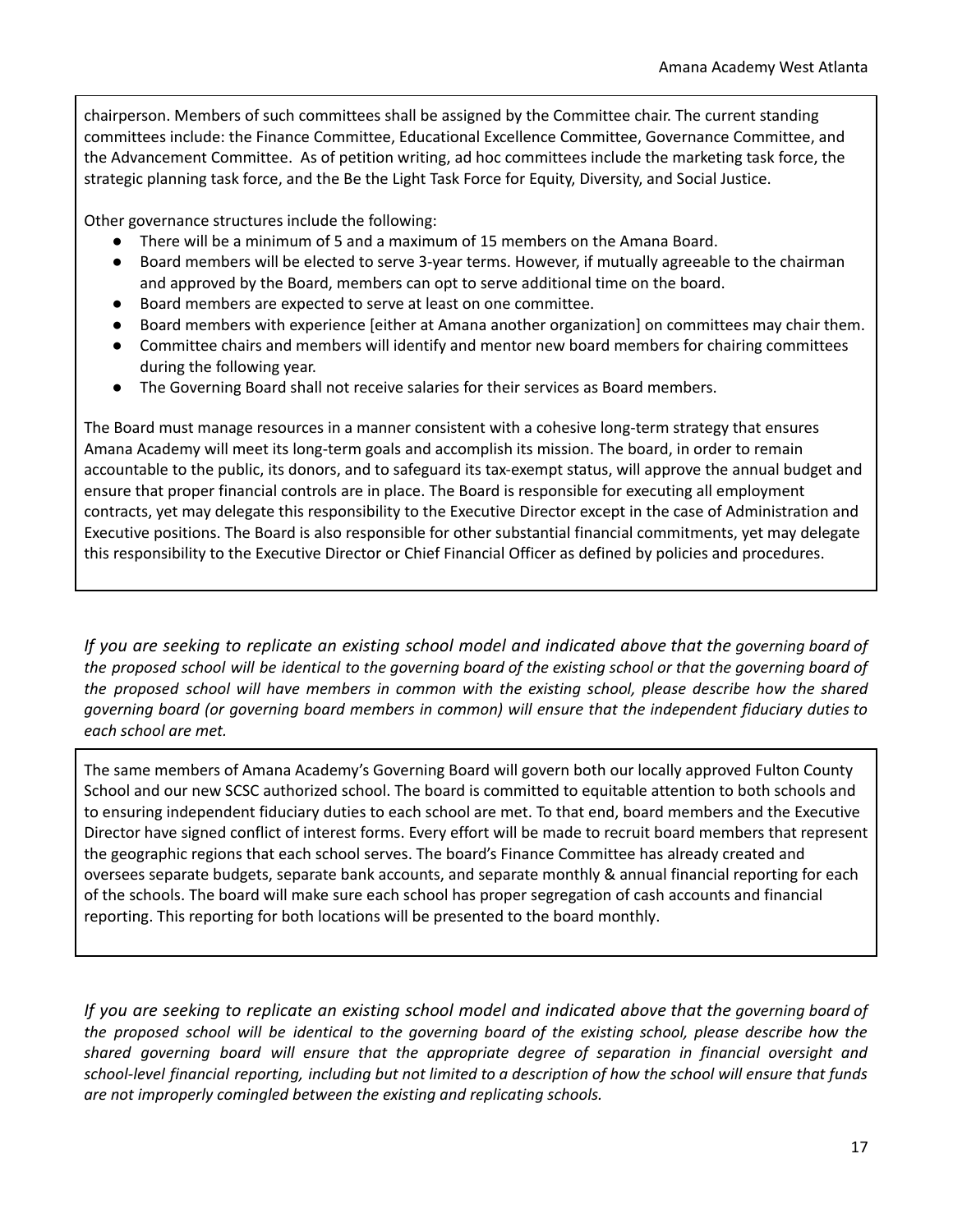Amana Academy recognizes its fiduciary responsibilities with respect to ensuring the funds intended for each school under its management are deployed in service of students at their respective schools. We also recognize the need for additional financial controls that ensure compliance and our fiduciary responsibilities while leveraging the potential for economies of scale across the 'network' of schools. To that end, the organization will take the following key actions.

- On an ongoing basis, Amana will consult with SCSC staff for input to ensure we satisfy requirements.
- We will use separate banks for the two schools to manage accounts and transactions.
- Since we prefer to run one payroll for all Amana employees, our Accounting function will arrange an MOU structure for shared resources. Shared resources at the 'network office' level will be allocated on an FTE basis per the number of students enrolled at each school. Under the oversight of our CFO, the accounting function will generate monthly invoices detailing the shared resources and the percentage of FTE used for inter-school billing.
- Vendor and service agreements used at both schools will be structured in a manner that clearly segregates invoices and transactions.
- Amana will contract with our current audit firm (approved by Fulton County Schools) or other appropriate 3rd party, to monitor compliance of clear segregation of funds between the two schools on a semi-annual basis (or other frequency deemed necessary by the SCSC)

Additionally, Amana understands the financial requirements as they relate to the SCSC's Comprehensive Performance Framework (CPF), including those outlined in the SCSC's monitoring handbook that are meant to determine financial viability and sustainability of our school. Our current CFO also serves in the same capacity at the International Charter School of Atlanta, and she has a deep understanding of the SCSC's expectations and monitoring processes and routines.

Amana understands that in any year of the charter term, we will need to satisfy annual financial accountability requirements by meeting the standards for near-term measures as well as sustainability measures.

- Near Term Measures are used to calculate a charter school's ability to cover its short term (less than 1 year) financial obligations and include:
	- current ratio with a goal of 1.0 or higher
	- unrestricted days cash-on-hand with a goal of 45 days or higher
	- enrollment variance (based on October FTE) with a goal of less than 8% variance
	- default measure with a goal of not being in default of loan covenants and/or not delinquent with debt service payments
- Sustainability Measures are used to determine a charter school's ability to cover long term obligations as well as their ability to effectively control cost and include:
	- efficiency margin with a goal of aggregated 3-Year Efficiency Margin between 0 and 10 percent
	- $\circ$  debt to asset ratio with a goal of 24 94.99% or lower

Amana understands the point system used by the CPF to measure whether we will be meeting financial performance standards as outlined in the framework. We will also be prepared for regular onsite monitoring routines (desk monitoring if we consistently meet standards) that require the following evidence:

- Financial Reporting
	- (SCSC) DE 046
	- Random sample T&E Reporting
- Adherence to GAAP Standards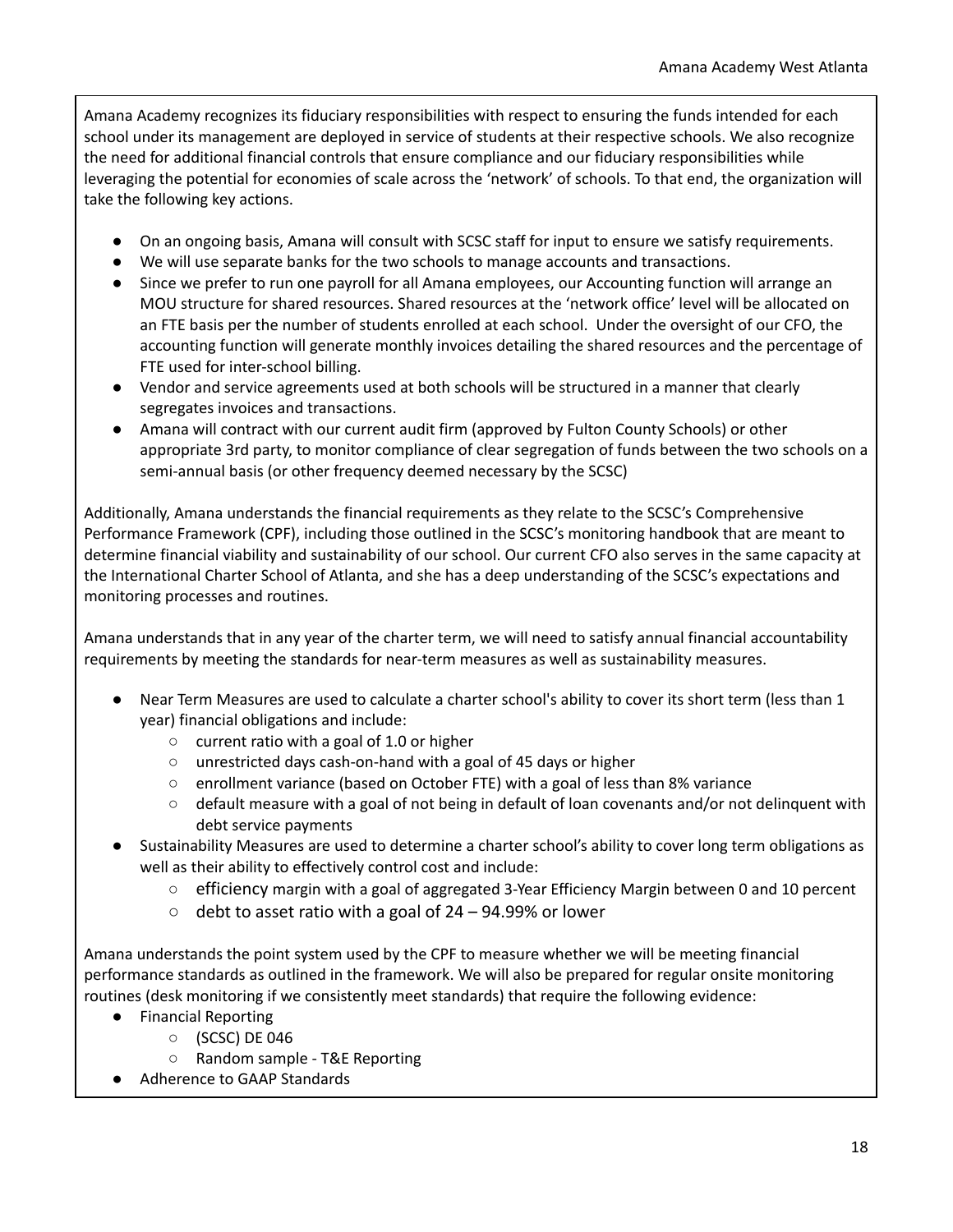- $\circ$  Random sample Copy of cleared check over school-established threshold requiring additional/board signature
- Random sample Copy of a Purchase Order
- Financial policies and standard operating procedures adopted by the governing board
- School financial/operational handbook or procedure manual used by staff in day-to-day operations
- Policies and procedures relating to inventory management if not included in the school/financial operational handbook
- A monthly, quarterly, semi-annual financial report that the board reviewed this fiscal year, or the same documents for past years if not available for the current year
- Copy of the current year budget
- List of all contracted vendors
- Documentation to show that the budget was approved in accordance with O.C.G.A. § 20-2-167.1

### **Community Engagement**

Prior to opening a new school, there must be evidence of need as demonstrated by the local community *that the school hopes to serve. Applicants must complete the chart below to demonstrate that they have secured the requisite community support. Please note that you must provide adequate detail regarding community support and engagement efforts to support your petition. Reference only to future plans to engage the targeted community may not be sufficient.*

| Type of<br>Engagement/<br><b>Support</b> | <b>Frequency</b>                                                         | <b>Notes</b>                                                                                                                                                                                                                                                                                                                                                                                                                                                                                                                                                                                                                         |
|------------------------------------------|--------------------------------------------------------------------------|--------------------------------------------------------------------------------------------------------------------------------------------------------------------------------------------------------------------------------------------------------------------------------------------------------------------------------------------------------------------------------------------------------------------------------------------------------------------------------------------------------------------------------------------------------------------------------------------------------------------------------------|
| Community<br><b>Meetings</b>             | # of meetings held: 15<br># of total attendees: 300+                     | Since we expect at least one-third to half of our<br>students to reside in Atlanta, our phase-1 community<br>meetings have been with residents at Atlanta<br>Neighborhood Planning Unit meetings (G, H, I, and J),<br>APS District 5, Bolton Zoning Meetings, West<br>Highlands community meeting, Grove Park<br>community meeting, Girl Scouts of Greater Atlanta<br>vision planning, Mableton information session, and<br>self-hosted Information Sessions. Although the<br>pandemic created suboptimal conditions, we have<br>used livestreaming and webinar features to engage<br>audiences beyond in-person community meetings. |
| Community<br>Surveys                     | # of surveys completed: 30+<br># of surveys indicating support:<br>$30+$ | Surveys were handed out to attendees at face-to-face<br>Atlanta meetings (where permitted)---the same is<br>planned for other districts. Results show strong<br>support for EL Education program, STEM Education,<br>global citizenship skills, and social justice initiatives<br>that our school embodies. Additional insights included                                                                                                                                                                                                                                                                                             |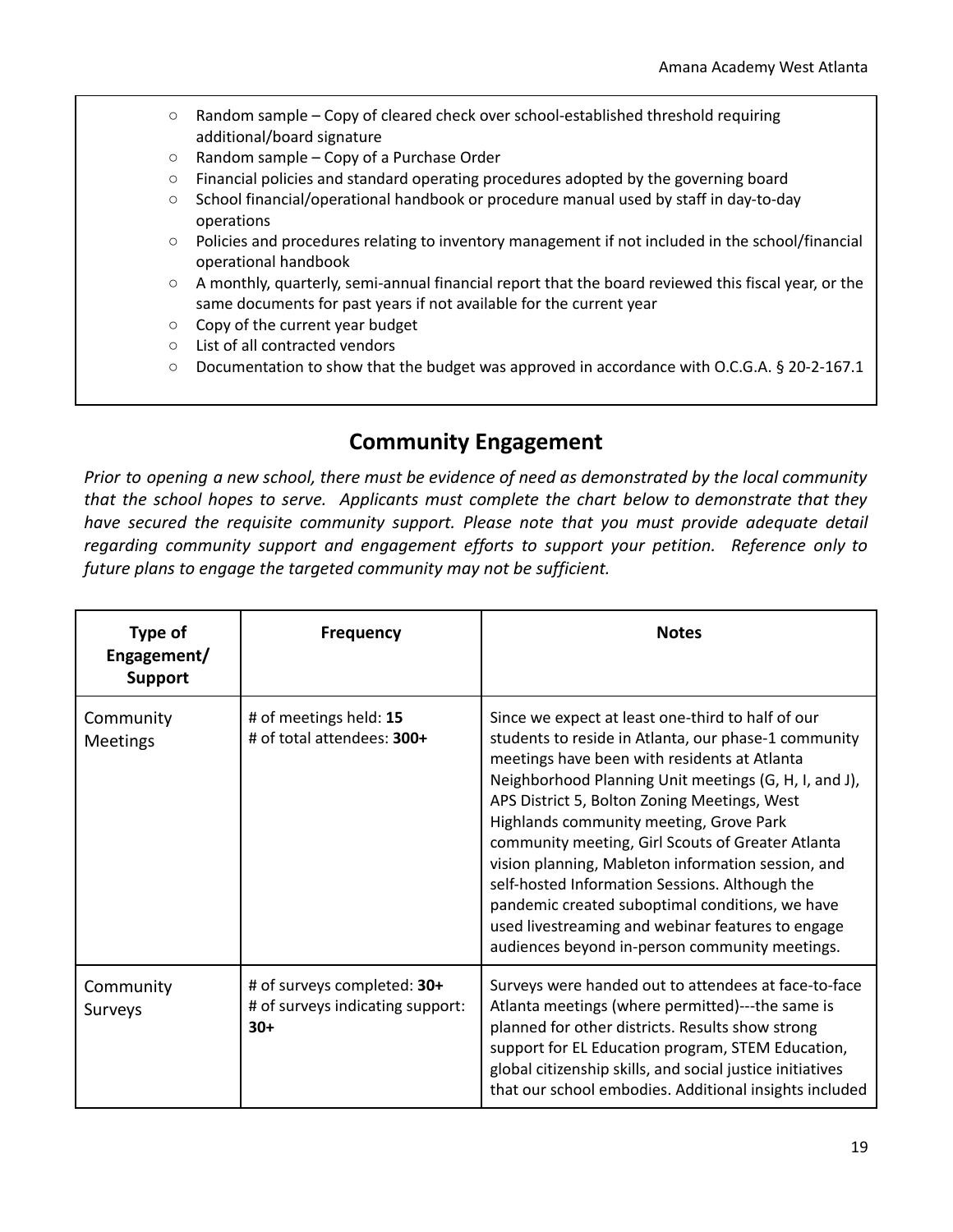|                                        |                                                              | financial literacy, hiring local talent, and collaborative<br>partnerships.                                                                                                                                                                                                                                                                                                                                                                                                                           |  |  |
|----------------------------------------|--------------------------------------------------------------|-------------------------------------------------------------------------------------------------------------------------------------------------------------------------------------------------------------------------------------------------------------------------------------------------------------------------------------------------------------------------------------------------------------------------------------------------------------------------------------------------------|--|--|
| Pre-Registration                       | # of students pre-registered:<br>155                         | Our 70 South Fulton families attending the Alpharetta<br>campus serve as a good proxy for the demand we<br>anticipate in the area. Even with deferment over the<br>course of two years, pre-registration thus far, has<br>shown promising results with 132 families registering<br>for the 2020 school year and 155 families registering<br>for the 2021 school year. We will continue to increase<br>our pre-registration leading up to our September<br>lottery.                                    |  |  |
| <b>Waitlists at Existing</b><br>School | # of grades served: 9 (K-8)<br># of grades with waitlists: 7 | Our flagship campus has seen an increase in<br>enrollment during the past two years (including during<br>the COVID-19 pandemic). This shift is due to our EL<br>programming, flexibility in choice for the 2020-2021<br>school year learning option, optimal rigor<br>opportunities, and follow through of safety mitigation<br>strategies while combating Covid-19. This has led to<br>consistent interest and demand for seats at our<br>Alpharetta campus.                                         |  |  |
| Other $-$<br>(Marketing)               | # of marketing launches: 5                                   | Integral to our existing marketing efforts, we are<br>introducing Amana's West Atlanta campus to families<br>through our flagship school website, social media ads,<br>and a dedicated Facebook page. We have also found<br>additional value in our marketing strategy through the<br>use of strategic billboards around the I-285 perimeter<br>and Atlanta corridor, postcard mailers to Cobb, South<br>Fulton, and APS residents, branded videos, Atlanta<br>Parent Magazine, and social media ads. |  |  |

*In fewer than 350 words, describe how parents, community members, and other interested parties were* involved in developing the petition and will be involved in the school. Please note that you must provide *adequate detail regarding community involvement in the petition process to support your petition. Reference only to future plans to engage and involve the targeted community may not be sufficient.*

As this is a replication of our existing school, when we conducted the informational meetings indicated in the table above, as well as presented at Atlanta Neighborhood Planning Units (NPU's) and other neighborhood association meetings, we spent a lot of time explaining our academic program and our EL Education model with its STEM focus. We were met with much enthusiasm from parents and community members, many stating that they wanted to see a school like this within close proximity. We also received input and feedback from community organizations such as RedefinED Atlanta, the Girl Scouts of Greater Atlanta, and a local developer, not to mention two APS Board Members who showed enthusiasm for having a program like ours that was available to their constituents and that could collaborate with APS schools on STEM-themed instruction and the EL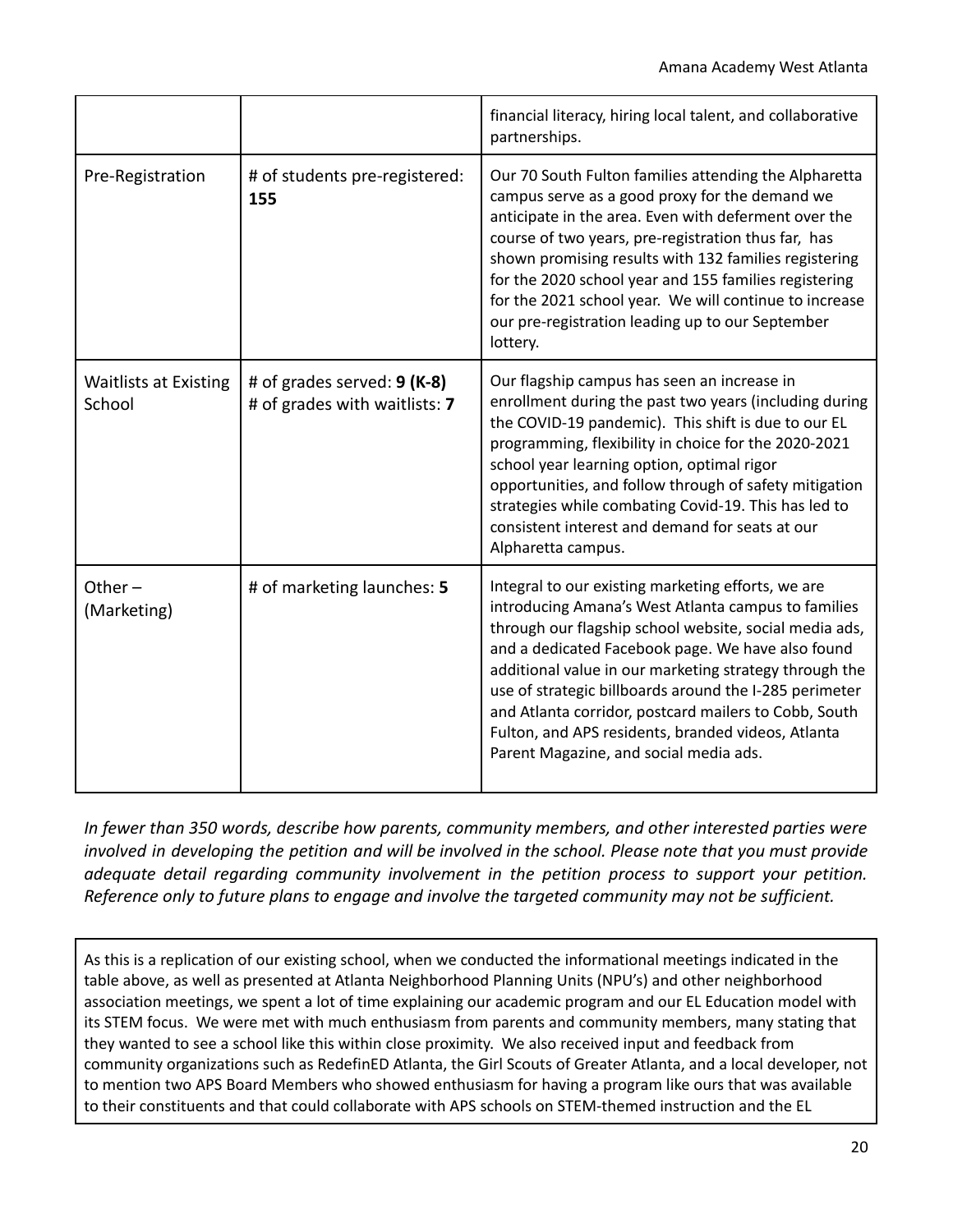Education ELA Curriculum, which APS has approved for use in its schools. In addition, current Amana families who reside in South Fulton and face challenges with transportation to our North Fulton campus are eager to see a second Amana that is within close proximity to them and their friends.

Moving forward, we will continue to seek input from parents and community members, and once the school is open, we welcome parent involvement on the PTO, the Governance Board, or Advisory Council.

*In fewer than 350 words, describe the charter school's plan for recruiting students and for maintaining/increasing enrollment. Does the school anticipate that students who attend the existing school will want to transfer to the new school?*

Being cognizant of the importance of student recruitment and marketing efforts, our organization underwent a rebranding effort in 2020. Based on its success, we have found that both campuses' enrollment numbers have increased from 2019 to 2021, even with deferment for Amana West Atlanta. We have introduced Amana's West Atlanta campus to families through our flagship school [website,](https://amanaacademy.org/) social media ads, and a dedicated Facebook page. We have also found additional value in our marketing strategy through the use of strategic billboards around the perimeter and Atlanta corridor, postcard mailers to residents of the city of Atlanta, South Fulton, Cobb and Douglas Counties, branded videos, ads in Atlanta Parent Magazine, and social media ads. Due to the interest of our flagship families wanting to have a less demanding commute, many are enthusiastic about the Amana West Atlanta location. This would serve families with students who are within our offered grade levels until we reach full capacity. In year one, this impact will pertain to grades K-3 and may have an impact on our enrollment at our Fulton County charter. In anticipation of this potential impact, a couple of our mitigation strategies include the establishment of a Georgia Pre-K program at our flagship school to create a Kindergarten pipeline, which we have started collaborating on with Fulton County Schools. We will also boost our marketing efforts at the Fulton campus for grade K-3.

### **Status with Current Authorizer**

In fewer than 500 words, describe the role that the charter school's current authorizer plays in providing services and supports to the school and how, if at all, the services and supports will be provided in the *absence of the current authorizer support. This response should specifically include what supports, services and funding are currently being provided to the charter school by the local authorizer and the* school's plan for implementing the services and supports as its own LEA, if authorized to operate by the *SCSC.*

Amana Academy's flagship school is locally authorized by the Fulton County Schools Board of Education (FCS), and our school is in good standing. As outlined in our Annual Letter of Assurances with FCS, the following subset of obligations specifically pertain to supports, services and funding currently provided to our school..

FCS will provide in-kind services for charter schools to aid in their compliance with state and federal mandates, including:

● Professional development opportunities;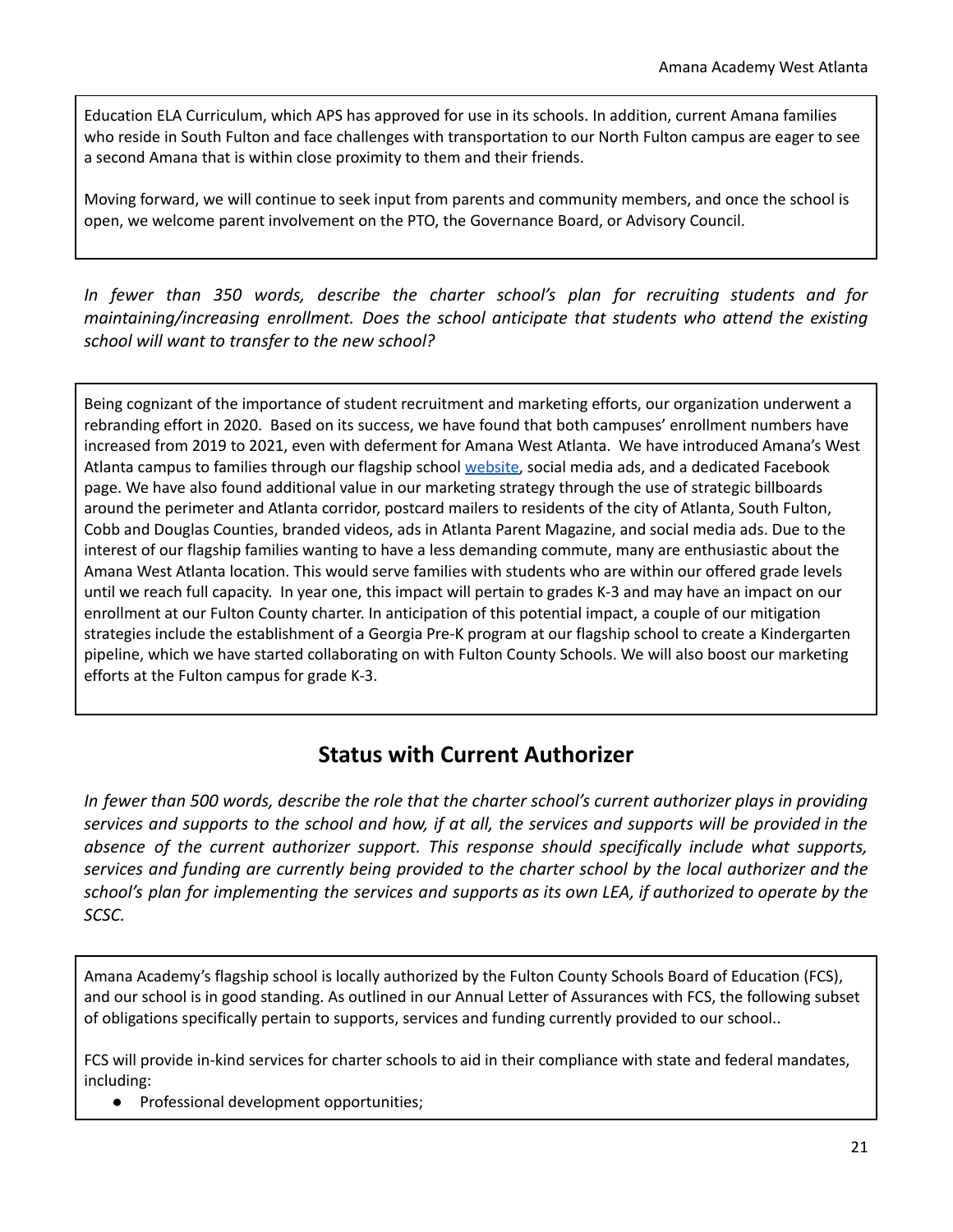- Trainings and inclusion in department level meetings in the areas pertaining to federal, state, or local mandated activities;
- Regular charter school meetings to share best practices;
- Administrative support;
- Petition development, program assessment, and charter school evaluation guidance; and
- Sufficient hardware, software, and training to operate the required student information system and to monitor the Charter School's compliance with federal and state laws and regulations.
- FCS monitors student data that we provide (such as IEP logs) for accuracy and GaDOE compliance, and district personnel report this data to GaDOE.
- FCS also completes data input for state-required testing.

FCS will fulfill all local education authorizer (LEA) requirements established by federal and state law.

● The Fulton County Board of Education (FCBOE) accepts all the responsibilities outlined in law specifically to "ensure that local charter schools comply with federal accountability requirements," "to enforce clear expectations for, and ensure achievement of performance goals set forth in the charters," and "to ensure that funds are spent according to applicable laws, rules, policies, and guidelines, including requirements for the monitoring of the use of federal funds." O.C.G.A. § 20-22065(b)(2) and § 20-14-30 et seq.

Amana will fulfill obligations to State and Federal Governments:

- The Charter School shall adhere to all provisions of federal law relating to students with disabilities, including the IDEA, Section 504 of the Rehabilitation Act of 1974, and Title II of the Americans with Disabilities Act of 1990, as applicable. The Charter School is obligated to provide the full continuum of state and federally mandated services to students eligible for services under IDEA and Section 504 to the same extent as other schools in FCS. For FY22, FCS will fund average salaries for a Counselor (1.0 FTE), Psychologist (0.19 FTE), Special Ed teachers (FTE 4.0) , one of whom also serves as our IST.
- The Charter School shall provide state and federally mandated services for English Language Learners as applicable. In the FY21 FCS budget allocation, the district allocated 3.0 FTE ESOL teachers and \$30,000 to support ELL programming.
- The Charter School shall provide for supplemental educational services as required by federal law and pursuant to SBOE Rule 160-4-5-.03, and for remediation in required cases pursuant to SBOE Rule 160-4-5.01. For the FY22 FCS budget allocation for 805 students in K-8, the district allocated 3.0 FTE EIP teachers and non personnel allocations of \$30,000 to support ELL programming.
- Amana will designate a Crew member who will be responsible for federal program compliance and data sharing with the GaDOE.
- Amana will designate a Special Education Coordinator at the network office level who will assist school-based special education and ELL teachers to ensure student needs are met and that services are properly recorded. This role will work closely with our Federal Programs Compliance Manager to leverage institutional knowledge and expertise at our Fulton County charter school to advise our new campus.

In our 15 years experience operating a Fulton County school, Amana Academy has gained a clear understanding of compliance requirements at the district and state levels. We have established relationships with and access to FCS central office department heads for advice on any situation we have encountered, which we intend to leverage in operating our SCSC authorized school. Having said that, we fully understand that we will have sole responsibility for meeting our federal and state compliance requirements.